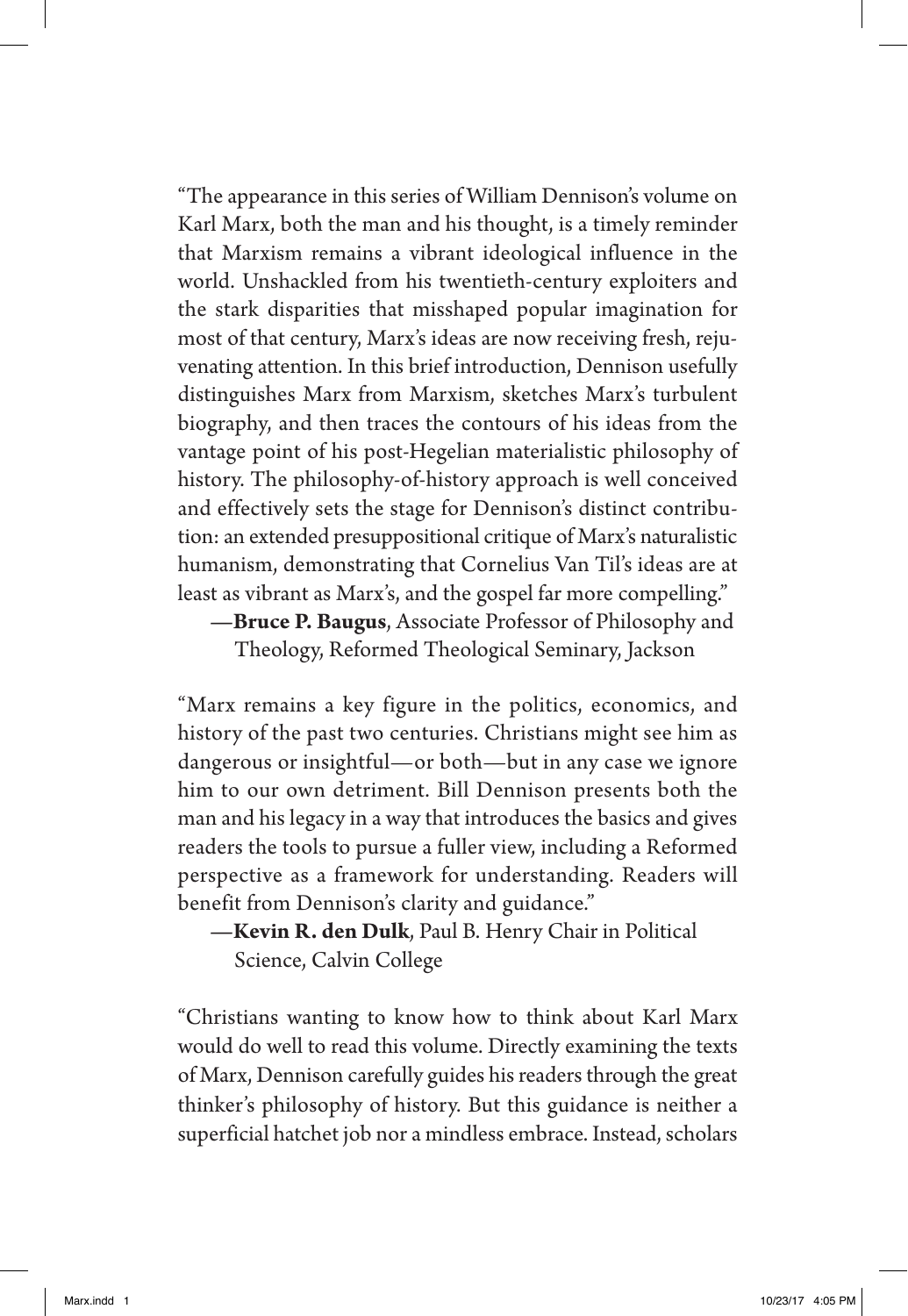and neophytes alike will benefit from Dennison's strategy of critical appreciation: appreciation for Marx's real insights—such as his analysis of capitalism—but also a critique rooted in the revelation of God in history. What readers will find is an evaluation of Marx as an eschatological thinker done from the perspective of the eschatology revealed in Scripture."

## **—Andrew Kaufmann**, Assistant Professor of Political Science, Northwest University

"There are few good, concise books on Karl Marx, his philosophy, and his worldview. There are still fewer written from a biblical, Reformed perspective. This solid treatment by Bill Dennison fills an important niche. I highly recommend it to anyone looking for a scholar whom they can trust to offer a terse summation of Marx and how Marx's ideas should be viewed in the light of a Christian Reformed worldview. Here we see Marx examined, at last, from the vantage of innocence, sin, grace, and God's plan versus Marx's plan. Alas, this should be how Marx is *always* viewed. But it has taken Bill Dennison to finally do the job. For that, we owe him a debt of gratitude."

**—Paul G. Kengor**, Professor of Political Science and Executive Director, Center for Vision & Values, Grove City College

"Karl Marx is a difficult and complex thinker, giving rise to numerous controversies and schools of thought about what he actually meant. In this fine book, William Dennison displays a command of both Marx's own writings and the various disputes among Marxist schools of thought. Dennison uses Marx's philosophy of history both as a useful entry point to his thought and as a locus for an illuminating contrast with a Reformed philosophy of events that proclaims God's providential activity in history."

**—Daniel Edward Young**, Professor of Political Science, Northwestern College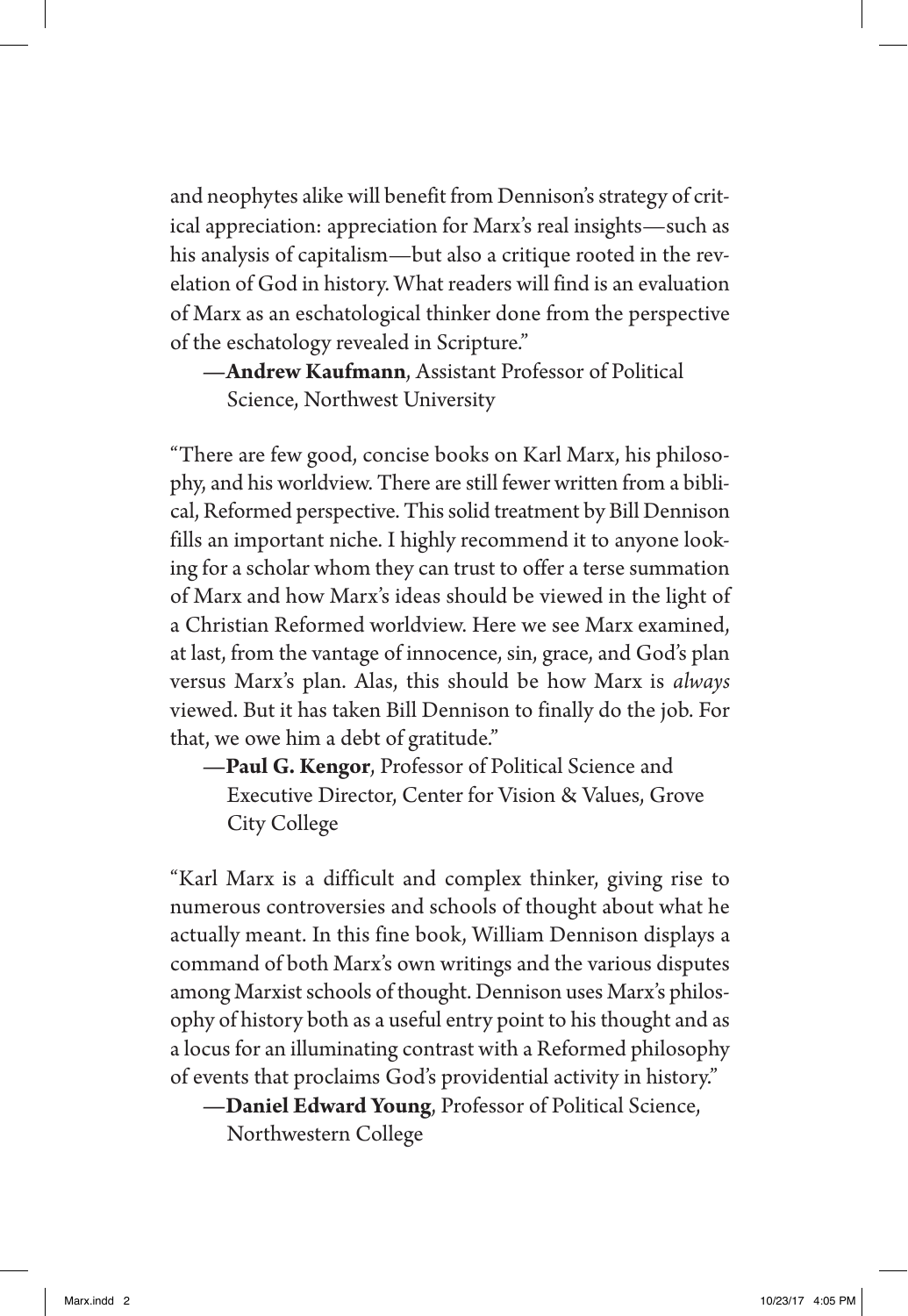## Praise for the Great Thinkers Series

"After a long eclipse, intellectual history is back. We are becoming aware, once again, that ideas have consequences. The importance of P&R Publishing's leadership in this trend cannot be overstated. The series Great Thinkers: Critical Studies of Minds That Shape Us is a tool that I wish I had possessed when I was in college and early in my ministry. The scholars examined in this well-chosen group have shaped our minds and habits more than we know. Though succinct, each volume is rich, and displays a balance between what Christians ought to value and what they ought to reject. This is one of the happiest publishing events in a long time."

—**William Edgar**, Professor of Apologetics, Westminster Theological Seminary

"When I was beginning my studies of theology and philosophy during the 1950s and '60s, I profited enormously from P&R's Modern Thinkers Series. Here were relatively short books on important philosophers and theologians such as Nietzsche, Dewey, Van Til, Barth, and Bultmann, by scholars of Reformed conviction such as Clark, Van Riessen, Ridderbos, Polman, and Zuidema. These books did not merely summarize the work of these thinkers; they were serious critical interactions. Today, P&R is resuming and updating the series, now called Great Thinkers. The new books, on people such as Aquinas, Hume, Nietzsche, Derrida, and Foucault, are written by scholars who are experts on these writers. As before, these books are short—around 100 pages. They set forth accurately the views of the thinkers under consideration, and they enter into constructive dialogue, governed by biblical and Reformed convictions. I look forward to the release of all the books being planned and to the good influence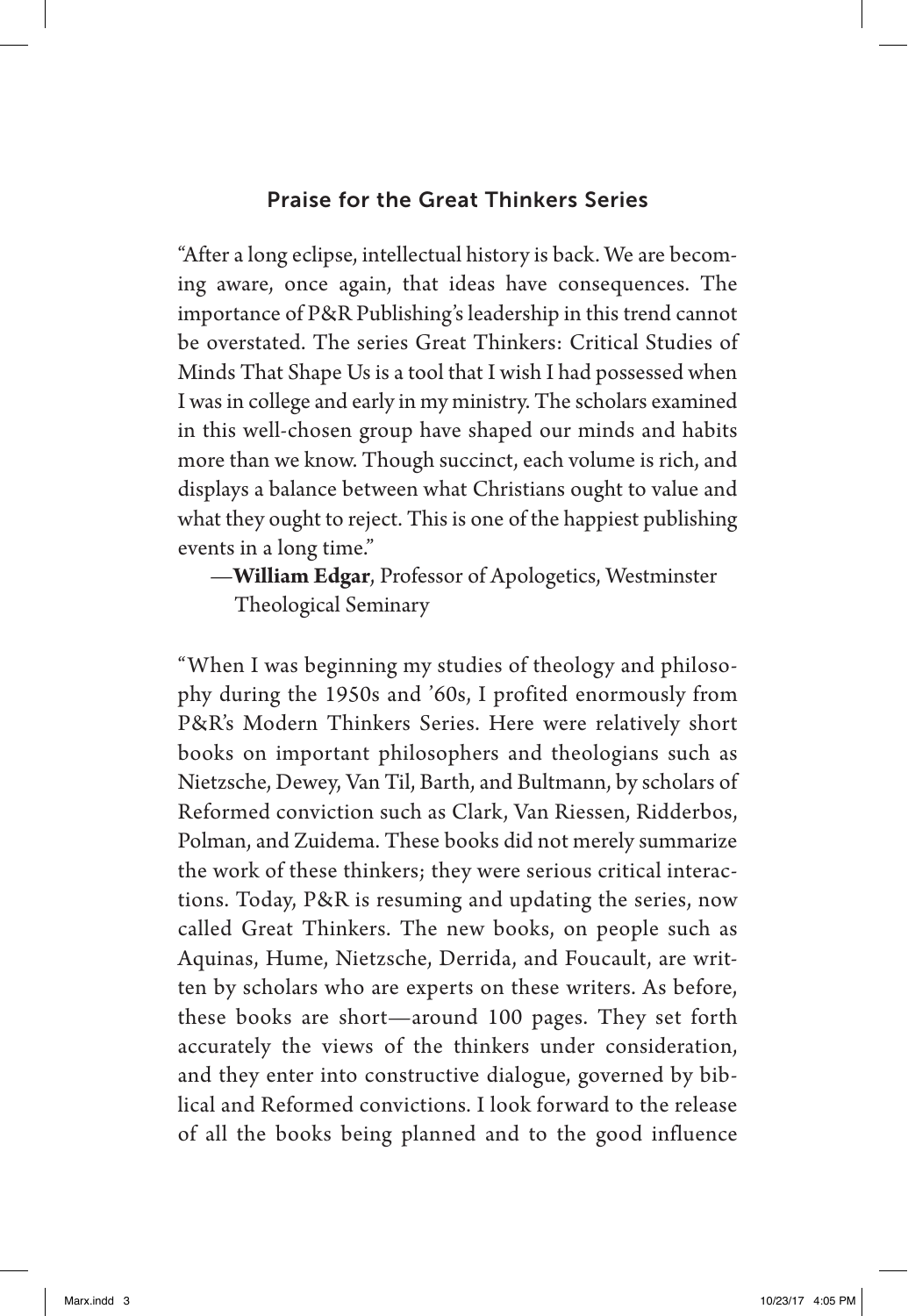they will have on the next generation of philosophers and theologians."

—**John M. Frame**, Professor of Systematic Theology and Philosophy Emeritus, Reformed Theological Seminary, Orlando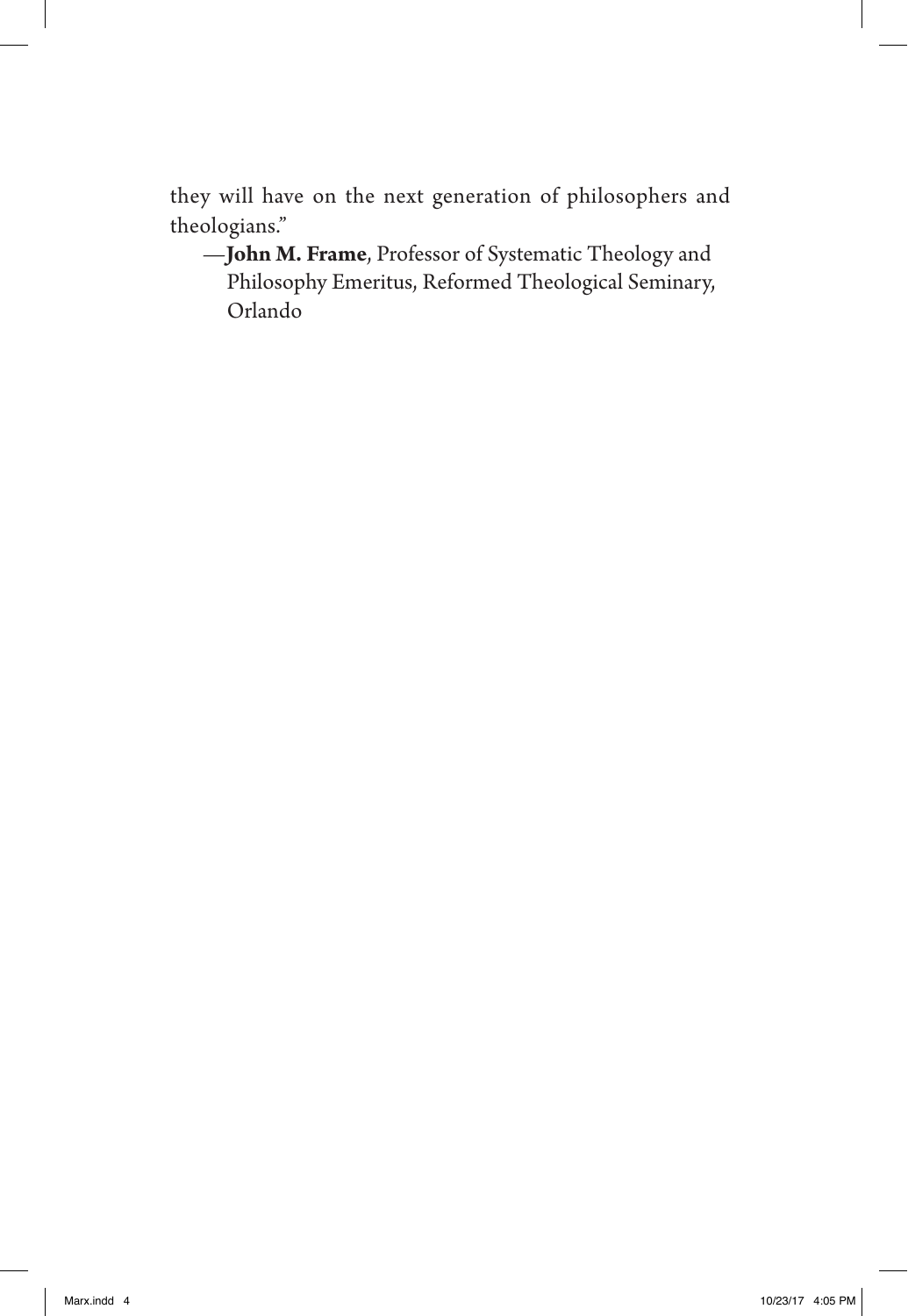## Karl MARX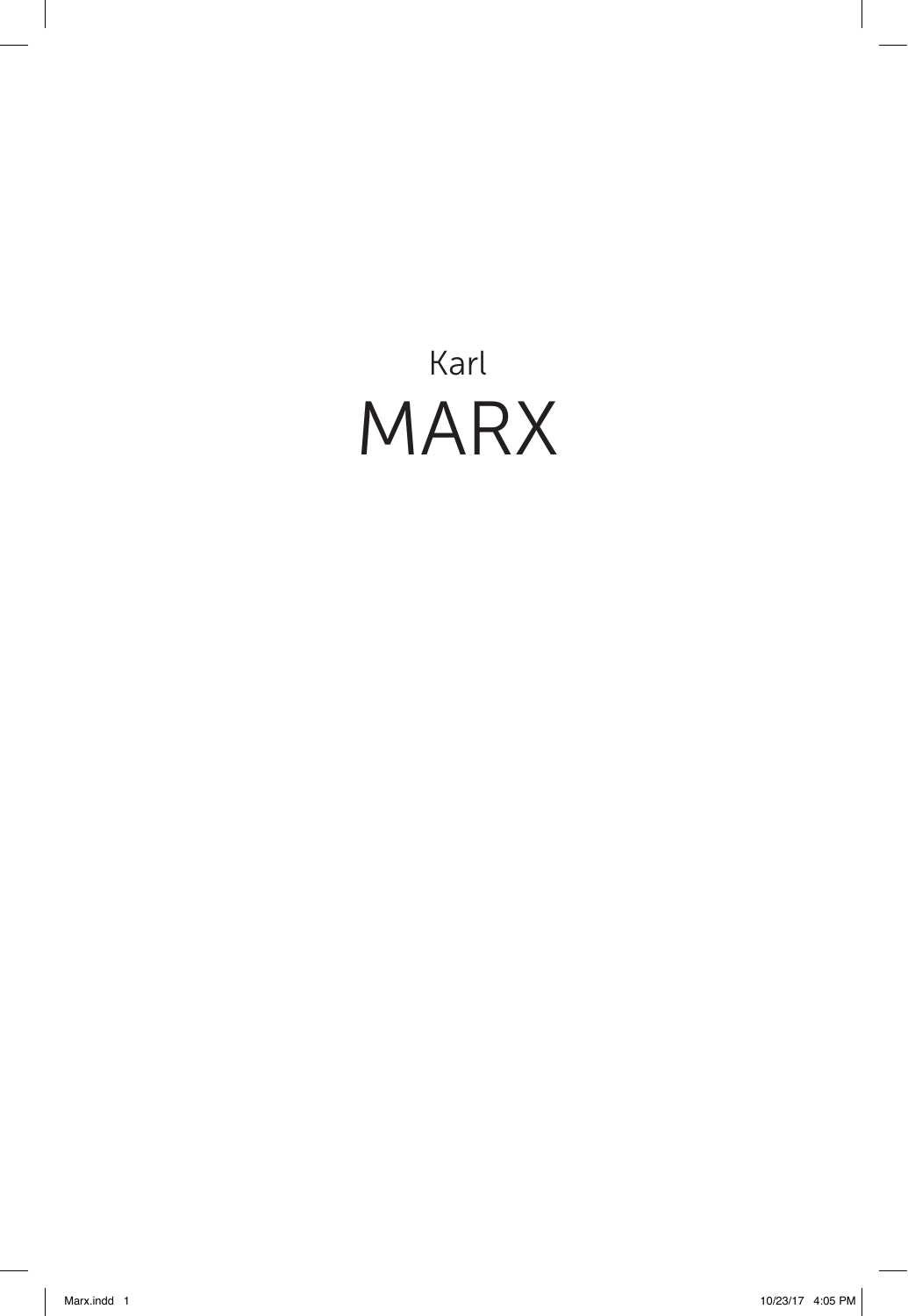## GREAT THINKER S

#### *A Series*

*Series Editor* Nathan D. Shannon

### Available in the Great Thinkers Series

*Thomas Aquinas*, by K. Scott Oliphint *Jacques Derrida*, by Christopher Watkin *Karl Marx*, by William D. Dennison

#### FORTHCOMING

*Francis Bacon*, by David C. Innes *Karl Barth*, by Lane G. Tipton *Richard Dawkins*, by Ransom H. Poythress *Michel Foucault*, by Christopher Watkin *G. W. F. Hegel*, by Shao Kai Tseng *David Hume*, by James N. Anderson *Friedrich Nietzsche*, by Carl R. Trueman *Karl Rahner*, by Camden M. Bucey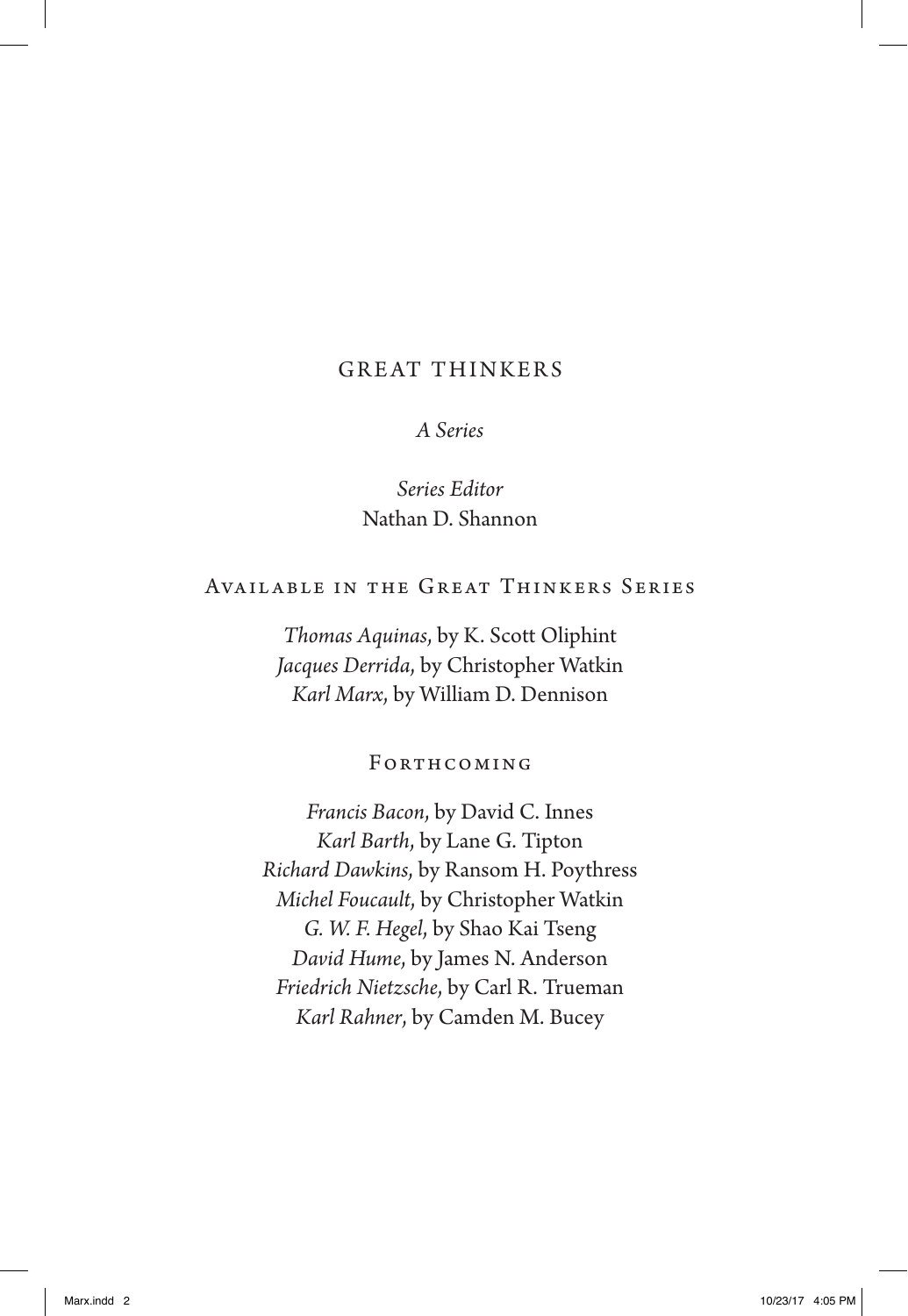# Karl MARX

## William D. Dennison

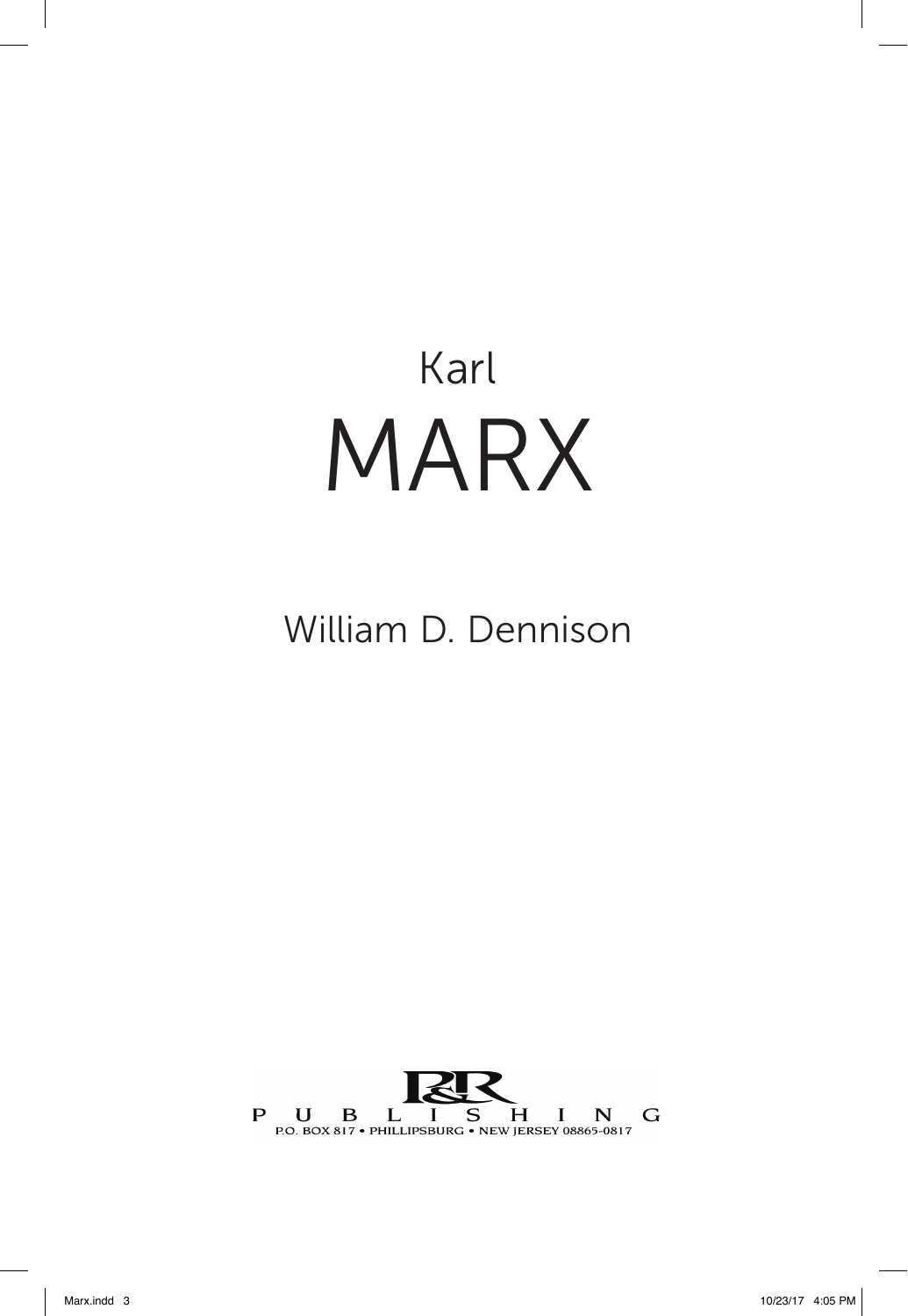© 2017 by William D. Dennison

All rights reserved. No part of this book may be reproduced, stored in a retrieval system, or transmitted in any form or by any means—electronic, mechanical, photocopy, recording, or otherwise—except for brief quotations for the purpose of review or comment, without the prior permission of the publisher, P&R Publishing Company, P.O. Box 817, Phillipsburg, New Jersey 08865–0817.

Scripture quotations are from the ESV® Bible (*The Holy Bible, English Standard Version*®), copyright © 2001 by Crossway, a publishing ministry of Good News Publishers. Used by permission. All rights reserved.

ISBN: 978-1-62995-150-8 (pbk) ISBN: 978-1-62995-151-5 (ePub) ISBN: 978-1-62995-152-2 (Mobi)

Printed in the United States of America

#### **Library of Congress Cataloging-in-Publication Data**

Names: Dennison, William D., 1949- author. Title: Karl Marx / William D. Dennison. Description: Phillipsburg : P&R Publishing, 2017. | Series: Great thinkers | Includes bibliographical references and index. Identifiers: LCCN 2017028326| ISBN 9781629951508 (pbk.) | ISBN 9781629951515 (epub) | ISBN 9781629951522 (mobi) Subjects: LCSH: Marx, Karl, 1818-1883. | Philosophy, Marxist. Classification: LCC B3305.M74 D466 2017 | DDC 335.4092 [B] --dc23 LC record available at https://lccn.loc.gov/2017028326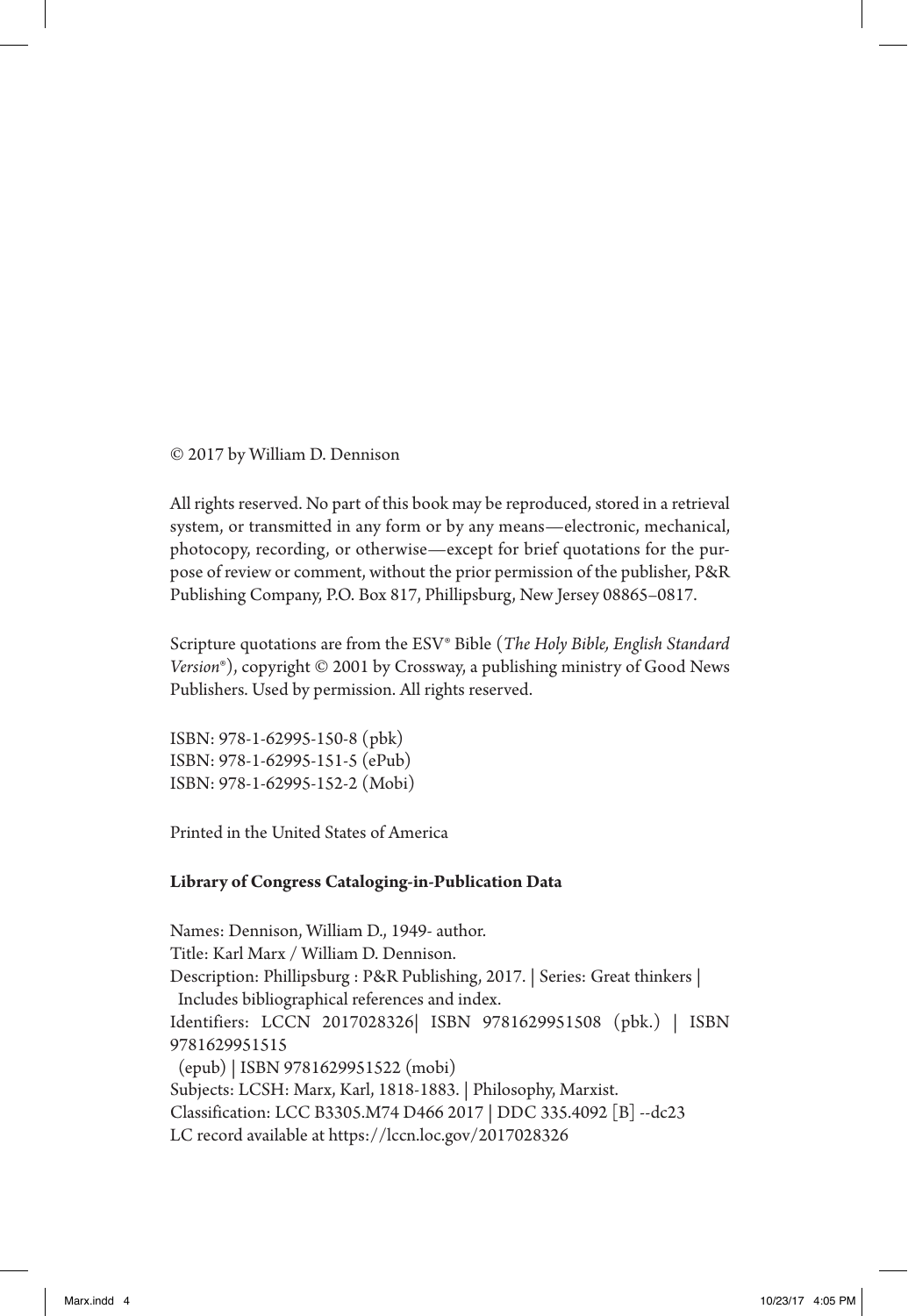To Cale Horne Former excellent student, presently a tremendous colleague and friend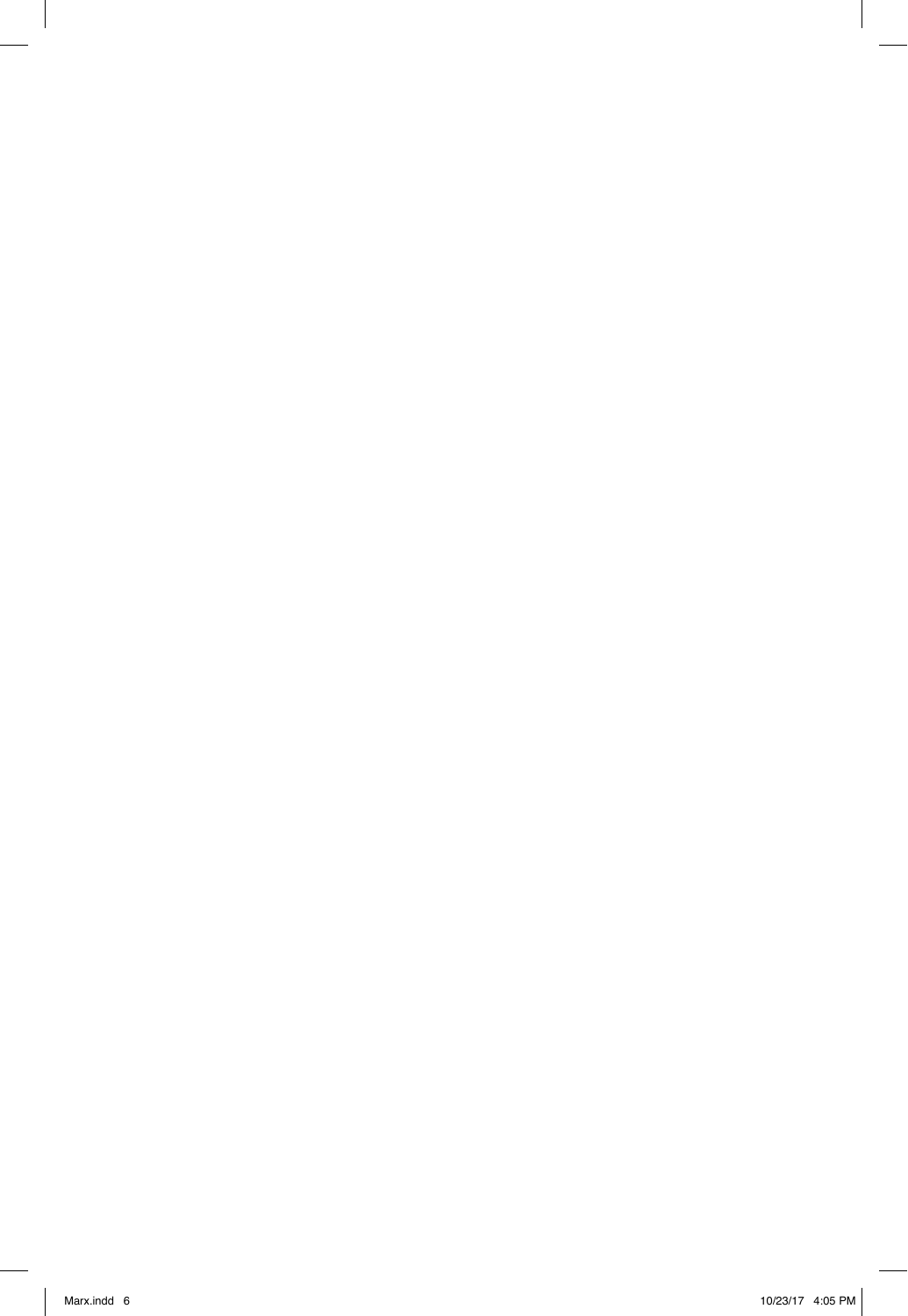## CONTENTS

Series Introduction ix Foreword by Carl R. Trueman xi Preface xv

1. Marxism and the Marxian Tradition 1

*The Confusion Surrounding Marx The Beginning of the Marxian Tradition Orthodox Marxism Departure from Orthodox Marxism The Impact of MEGA*

2. A Brief Sketch of Marx's Life 22

*From a Jewish Family to a Protestant Family Academic Life Initial Involvement in Journalism Marx Meets Engels Marx Resides in London Renewed Political Activism*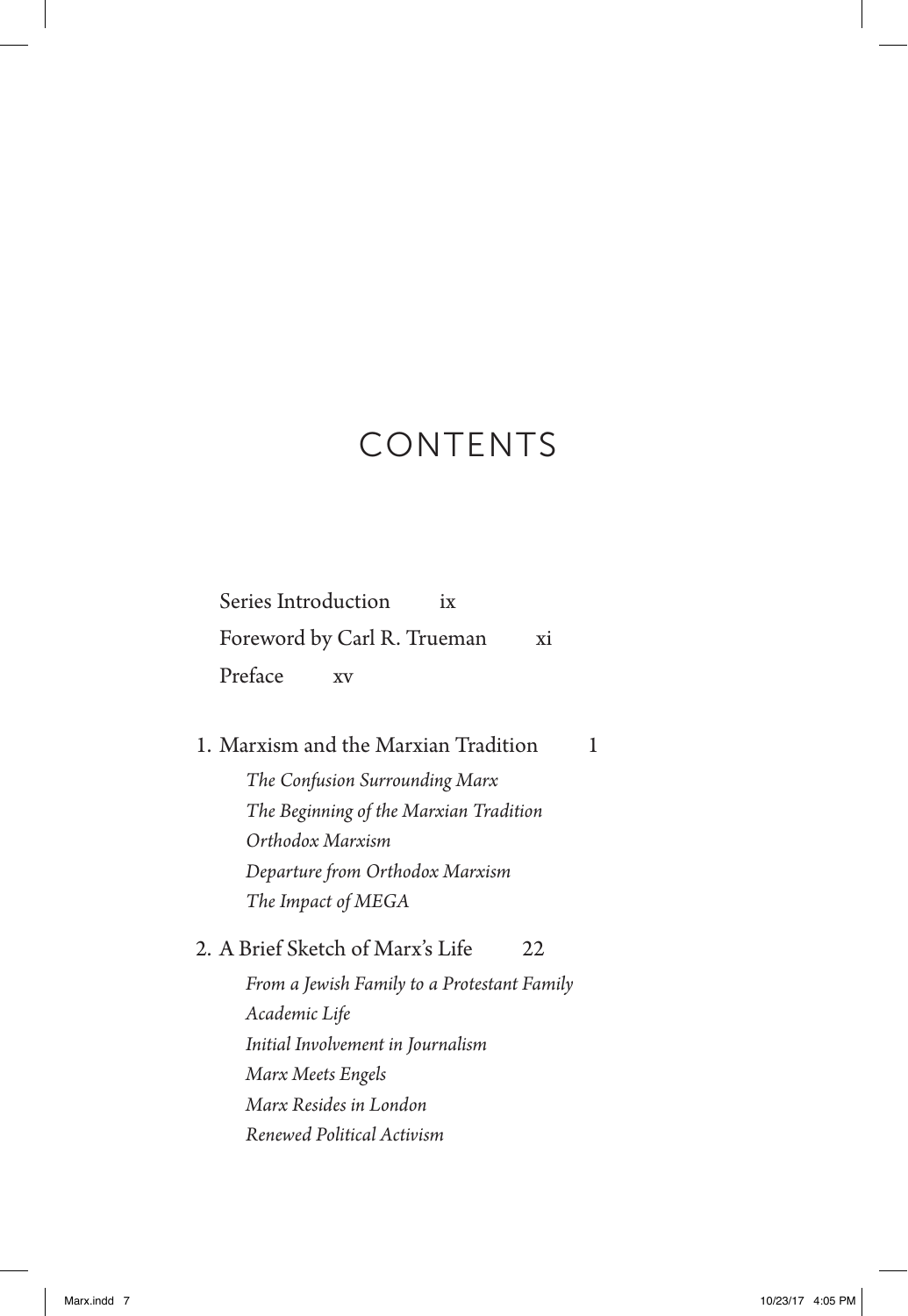3. Marx's Philosophy of History 39

*Why History? Marx's Philosophy of History Emerges Marx's Materialist Interpretation of History History as the Revealer of Truth Productive Forces and Human Consciousness The Division of Labor and the Phases of Capitalism's Rise The Proletariat's State of Labor The Dictatorship of the Proletariat The State of Communism*

4. A Presuppositional Critique of Marx's View of History 76

> *God's Plan versus Marx's Plan The Fourfold State of Humanity Confronts Marx The State of Innocence The State of Sin The State of Grace The State of Glory*

5. Concluding Remarks 99

Glossary 103 Bibliography 107 Index of Scripture 113 Index of Subjects and Names 115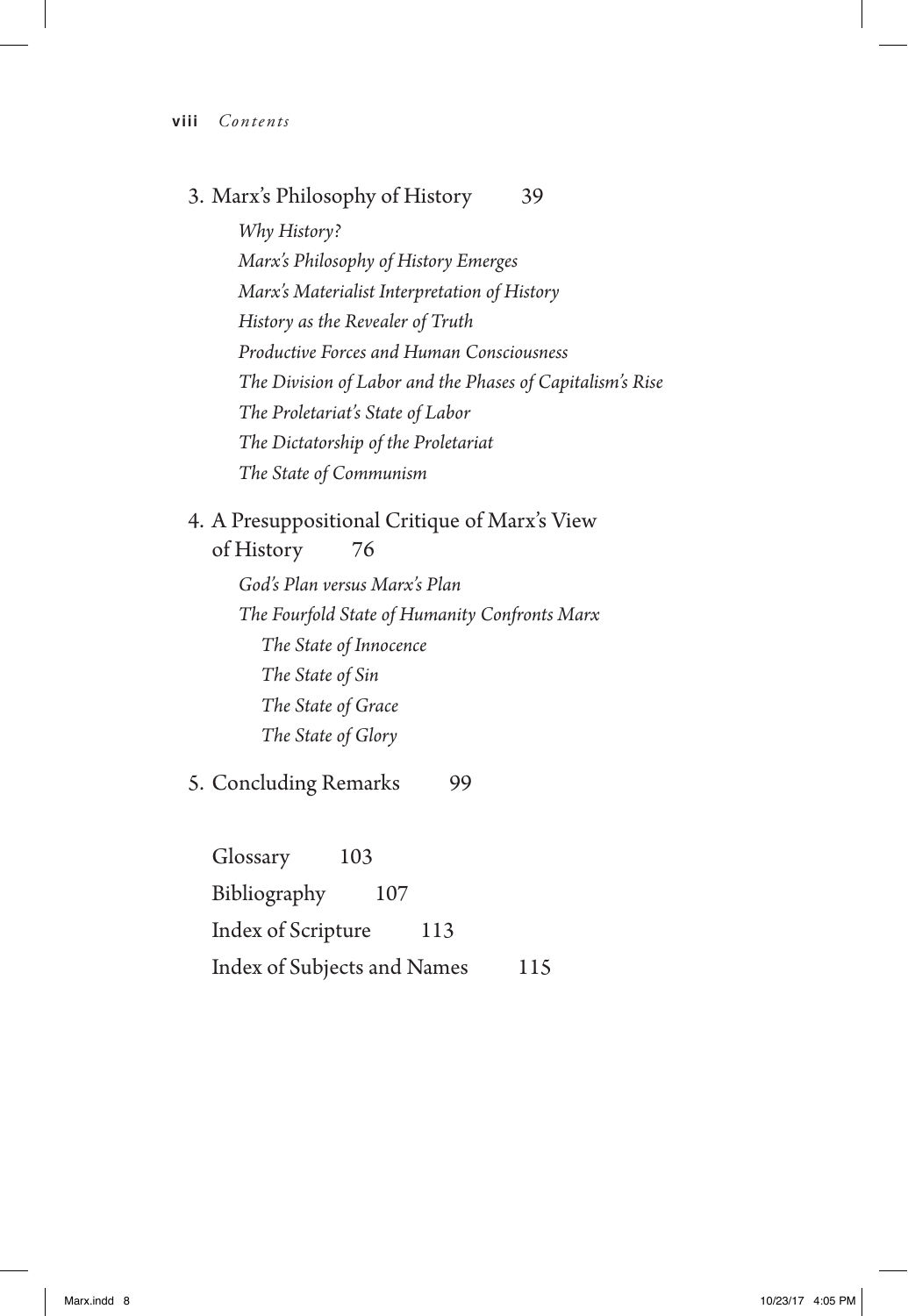## SERIES INTRODUCTION

Amid the rise and fall of nations and civilizations, the influence of a few great minds has been profound. Some of these remain relatively obscure even as their thought shapes our world; others have become household names. As we engage our cultural and social contexts as ambassadors and witnesses for Christ, we must identify and test against the Word those thinkers who have so singularly formed the present age.

The Great Thinkers series is designed to meet the need for critically assessing the seminal thoughts of these thinkers. Great Thinkers hosts a colorful roster of authors analyzing primary source material against a background of historical contextual issues, and providing rich theological assessment and response from a Reformed perspective.

Each author was invited to meet a threefold goal, so that each Great Thinkers volume is, first, *academically informed*. The brevity of Great Thinkers volumes sets a premium on each author's command of the subject matter and on the secondary discussions that have shaped each thinker's influence. Our authors identify the most influential features of their thinkers'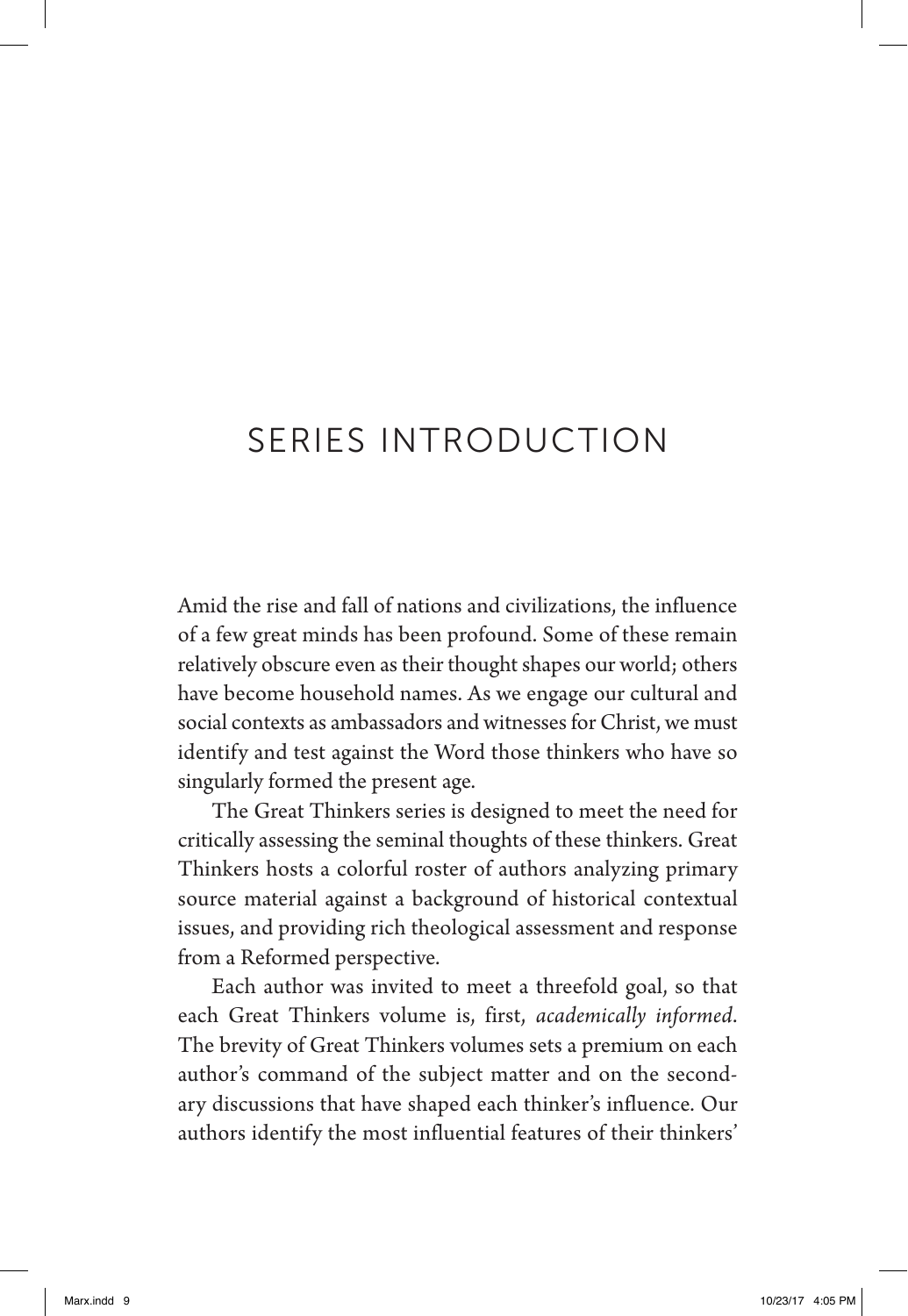work and address them with precision and insight. Second, the series maintains a high standard of *biblical and theological faithfulness*. Each volume stands on an epistemic commitment to the "whole counsel of God" (Acts 20:27), and is thereby equipped for fruitful critical engagement. Finally, Great Thinkers texts are *accessible*, not burdened with jargon or unnecessarily difficult vocabulary. The goal is to inform and equip the reader as effectively as possible through clear writing, relevant analysis, and incisive, constructive critique. My hope is that this series will distinguish itself by striking with biblical faithfulness and the riches of Reformed tradition at the central nerves of culture, cultural history, and intellectual heritage.

Bryce Craig, president of P&R Publishing, deserves hearty thanks for his initiative and encouragement in setting the series in motion and seeing it through. Many thanks as well to P&R's director of academic development, John Hughes, who assumed, with cool efficiency, nearly every role on the production side of each volume. The Rev. Mark Moser carried much of the burden in the initial design of the series, acquisitions, and editing of the first several volumes. And the expert participation of Amanda Martin, P&R's editorial director, was essential at every turn. I have long admired P&R Publishing's commitment, steadfast now for over eighty-five years, to publishing excellent books promoting biblical understanding and cultural awareness, especially in the area of Christian apologetics. Sincere thanks to P&R, to these fine brothers and sisters, and to several others not mentioned here for the opportunity to serve as editor of the Great Thinkers series.

> Nathan D. Shannon Seoul, Korea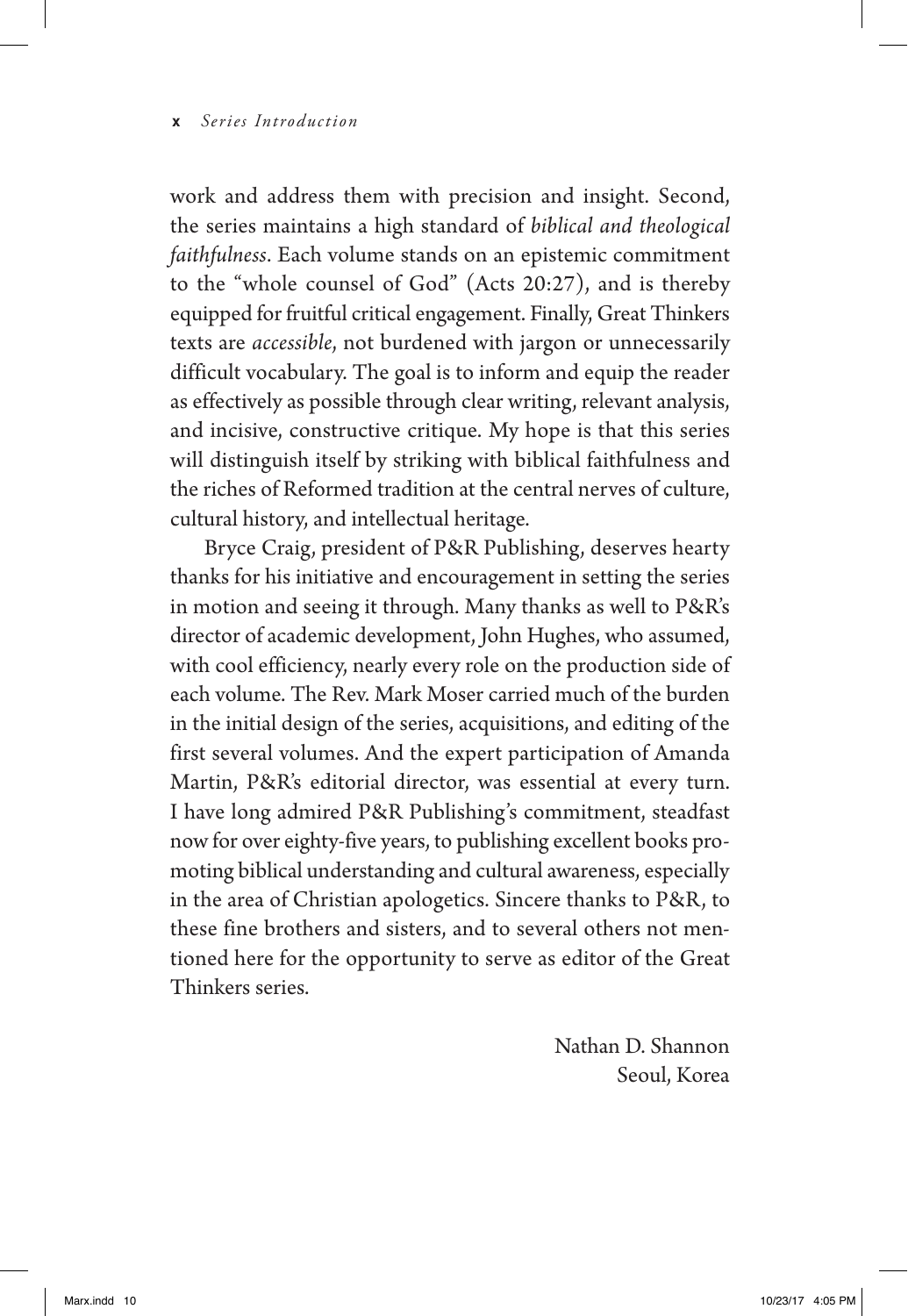## FOREWORD

As I was growing up in Britain in the decades before the fall of the Berlin Wall, Marxism loomed over my childhood like a very real possible future. Ignorant of the full extent of the economic disaster on which the Eastern Bloc was built, I pondered whether Communism might well carry the day and prove to be the meaning of history. Yet in 1989, all that changed. Mikhail Gorbachev's policies of glasnost and perestroika had unleashed social and cultural forces that the old guard was ultimately unable to contain or control, and first the various Soviet satellites and then the Soviet Union itself collapsed. For a while, it looked as though the end of history had truly come, that Western liberal capitalism had triumphed.

Of course, such a view looks hopelessly naive today. The rise of militant Islam and the resurgence of the old, powerful gods of nationalism and ethnic chauvinism have proved deadly foes to the West's pitifully little gods of consumerism and sexual hedonism. To quote conservative journalist Rod Dreher, you cannot fight something with nothing. And the West has found that its emphases on relativism and multiculturalism do indeed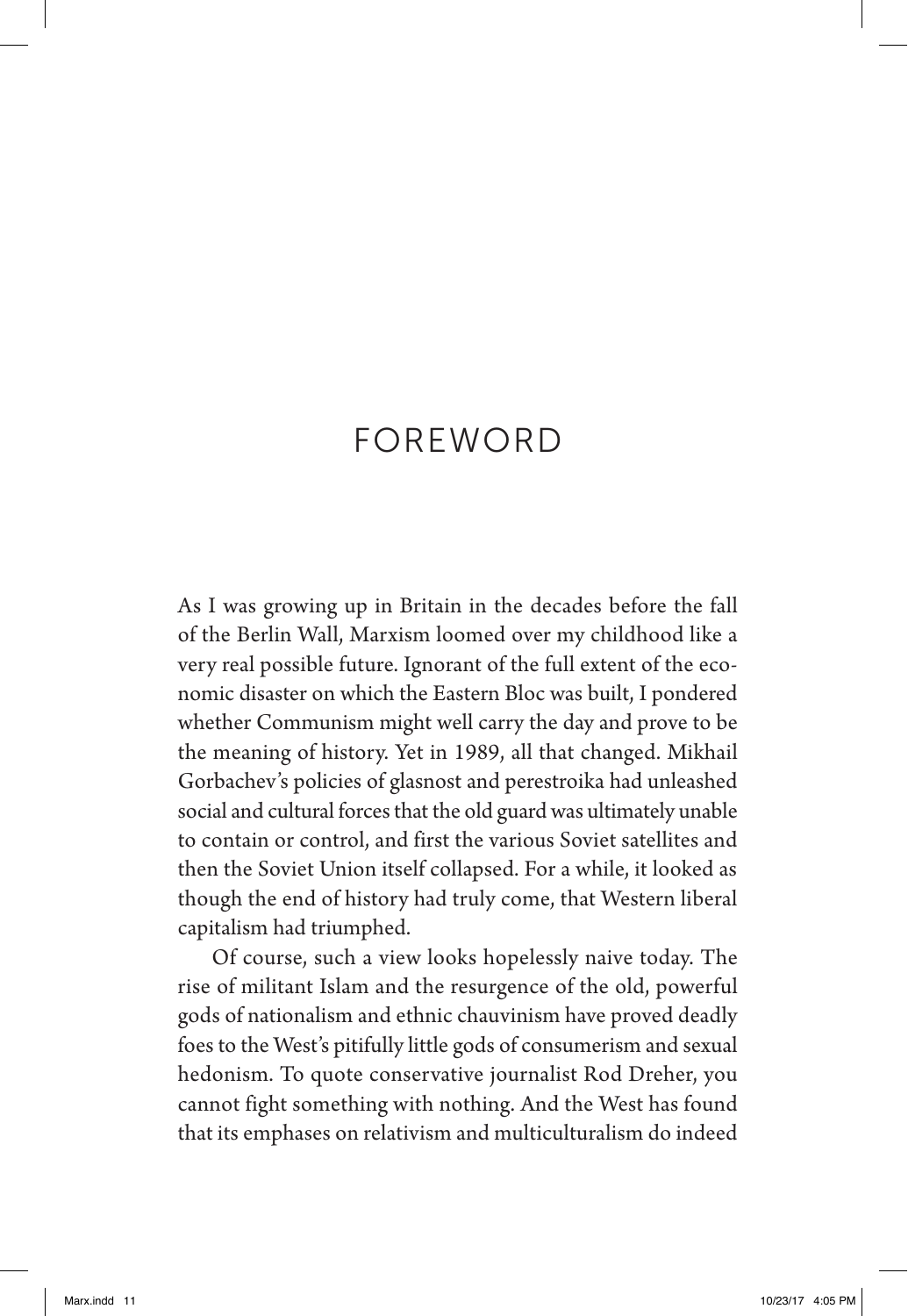tend to amount to nothing in the ongoing struggles within the culture.

Amid all this flux, there has been a renewed interest in the life and thought of Karl Marx. In the last few years, two major scholarly biographies have appeared in English, both setting him carefully in his nineteenth-century context. His works continue to sell well in English. Marxist thinkers such as Terry Eagleton produce works that engage the various pathologies of the modern West from an avowedly Marxist perspective. Marx's popularity is clearly rising with a young, post-1989 generation for whom Marxism as a term does not summon up images of food shortages, gulags, and ghastly East German architecture, but rather the ideals of freedom, equality, and social justice.

Furthermore, if Marxism seemed in its death throes in 1989, today it is arguable that, to use Michael Hanby's arresting phrase, "Marx has won" in the sense that everything is now political. The later Marx of *Capital* may now be obsolete, but the Marx of the early manuscripts, the Marx who offered the foundation of a comprehensive view of reality and history in political terms, sets the terms of debate on campuses and in the media, for whom everything has to be seen in terms of political power and political struggle.

For these reasons, knowledge of Marx's life and thought is vital for any Christian who wants to understand why the Western world of today thinks the way it does. Marx is one of those elite philosophers, along with Plato, Montaigne, Rousseau, Nietzsche, Freud, Sartre, and Camus, who have a distinct literary bent. This makes him delightful to read, especially in works such as *The Communist Manifesto* and *The German Ideology*. But as with these other thinkers, his limpid prose can hide the fact that his thought is still subtle and requires both contextualization and some pointers for interpretation. Also, his vast literary output is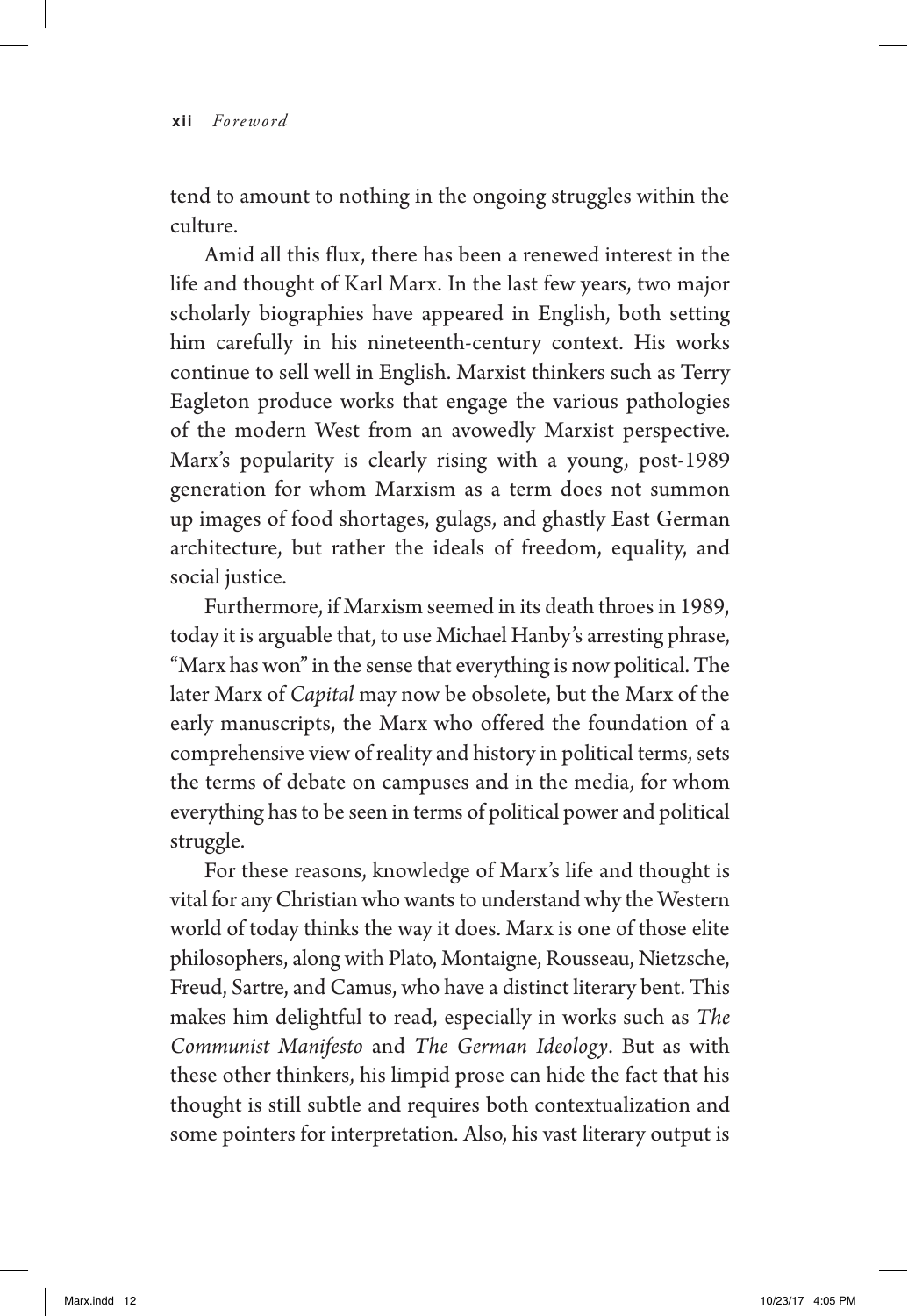daunting. The new reader needs guidance on how to tackle such a vast array of written work.

That is why it is a pleasure to recommend this little guide by Bill Dennison. Bill and I may not agree on every aspect of interpretation and critique of Marx, but this volume is a helpful and reliable entry point into his thought. Offering both clear exposition and trenchant Christian critique, Bill makes Marx accessible to the neophyte. This is a short, yet informative book on an important thinker whose specter continues to haunt the West. Read it, then read Marx, and think on these things.

Carl R. Trueman William E. Simon Visiting Fellow in Religion and Public Life Princeton University; Paul Woolley Professor of Church History Westminster Theological Seminary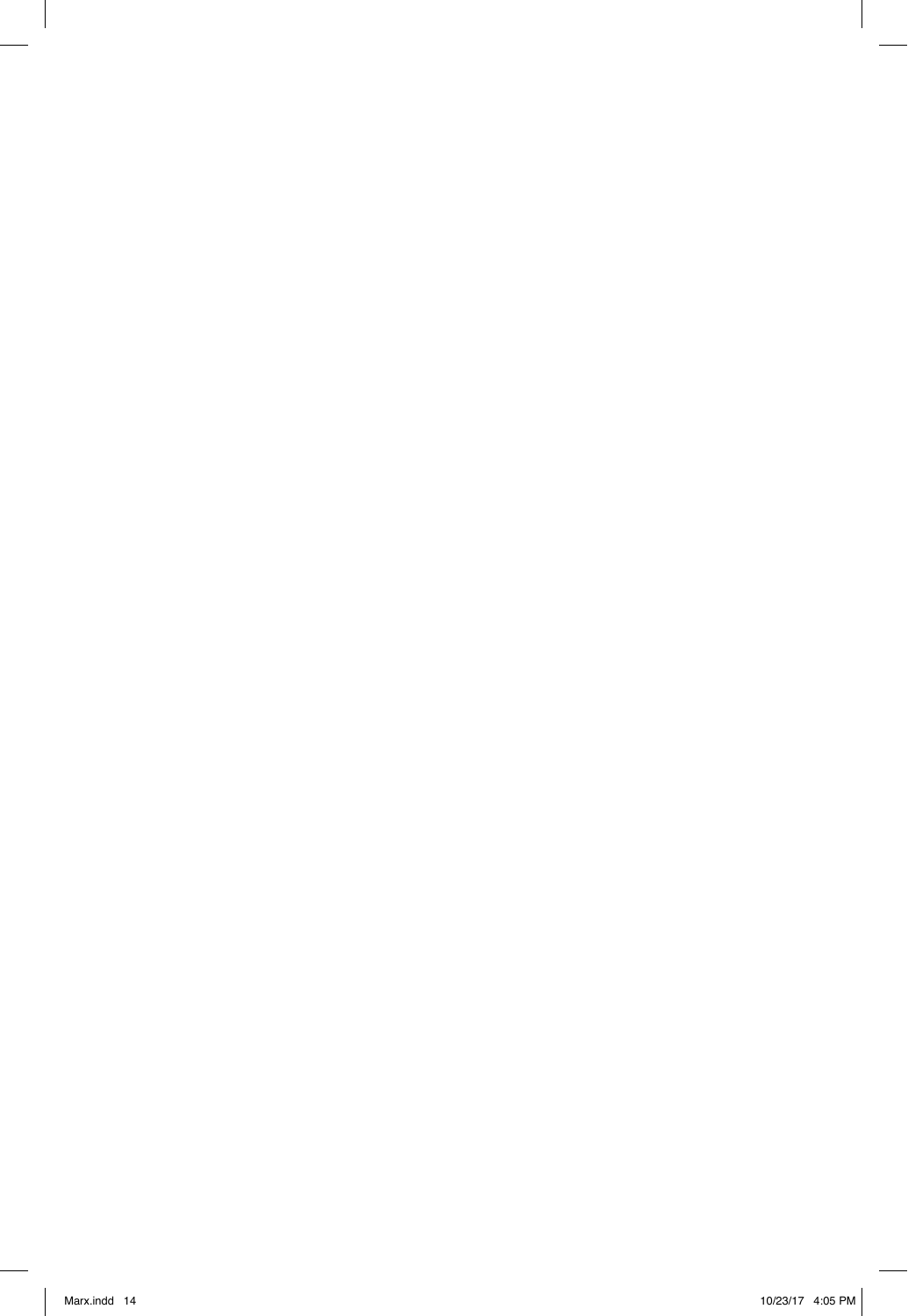## PREFACE

During my doctoral studies at Michigan State University in the mid-1980s, I seriously considered doing my dissertation on Karl Marx after studying his thought under the direction of my philosophy advisor, Richard Peterson, an expert in nineteenth-century social and political philosophy. As I engaged the journey of Marx's family from Judaism to Protestant Christianity, I became fascinated with drawing parallels between Lutheran theology and his secular analysis of social and political thought. Although Professor Peterson was genuinely intrigued with the subject, he convinced me not to pursue this task since at that time there were a vast number of dissertations being written on Marx. In such an environment, he thought it would be extremely difficult to distinguish my work from others, so he encouraged me to continue with my original plan to work on Rudolf Bultmann—which I did.

There remained, however, another subject that caught my attention during my study of Marx, namely, his view of history. I wrote a few papers on the subject for Professor Peterson. As one who works in the field of intellectual history, I decided to return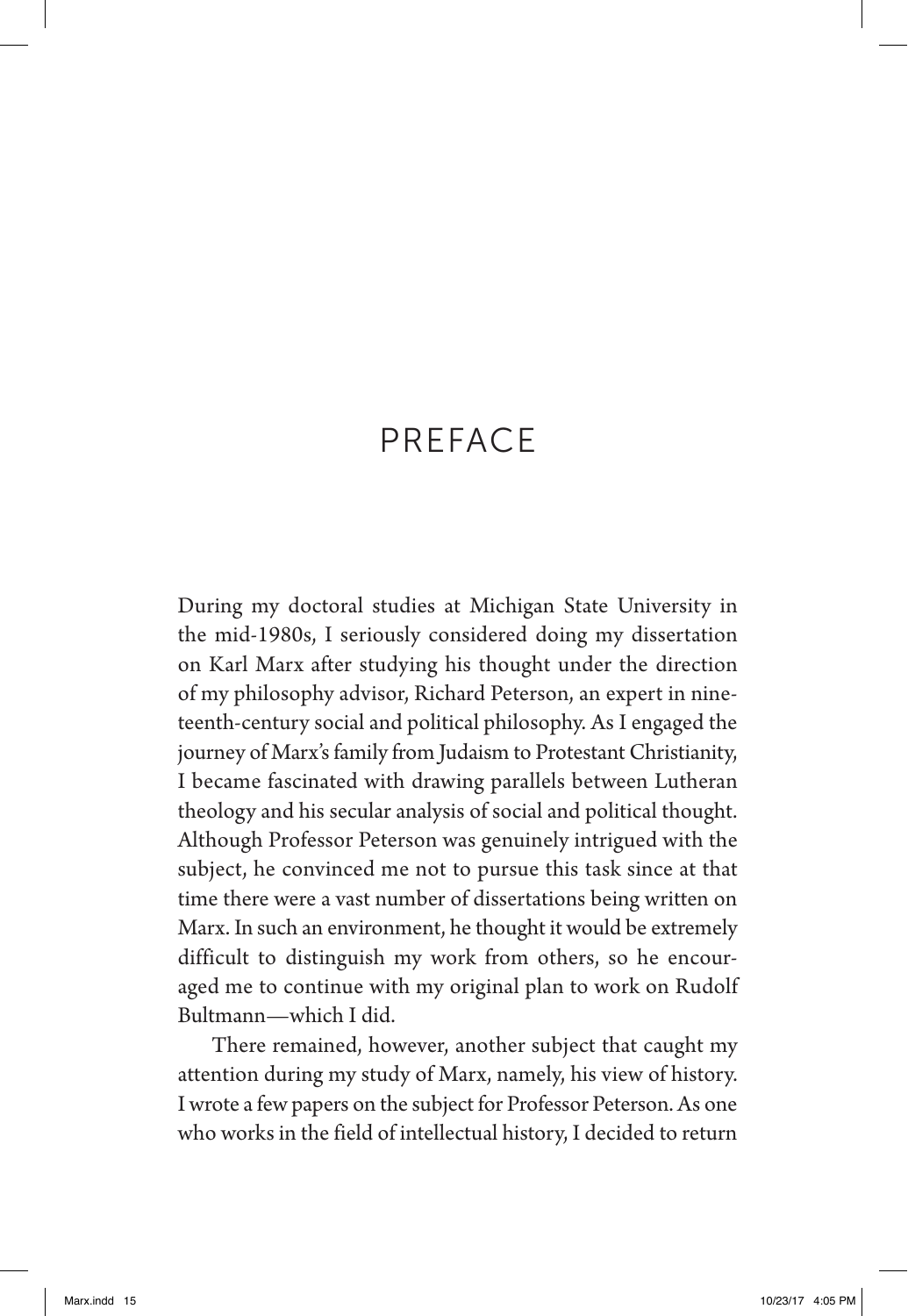to that topic for this brief volume; it is definitely worthy of our attention. In constructing his version of history, Marx regarded the events recorded in the Bible as religious "superstition." But for the Christian, the historical factuality of God's activity as recorded in biblical revelation is fundamental. Often missed is the fact that Cornelius Van Til, in developing his views of epistemology, metaphysics, ontology, and ethics, strongly emphasized the self-attesting Christ of Scripture who is revealed on every page and in every recorded event. A Reformed engagement of, and challenge to, Marx's historiography should focus on exactly this point: is biblical religion superstition or the supernatural lifeblood of human history? This question will orient much of our transcendental analysis of Marx's position.

Obviously, there are a number of individuals who deserve special thanks. I am deeply honored that Nathan Shannon asked me to participate in this series for P&R Publishing. Much appreciation must be expressed to my colleagues at Covenant College. I am especially thankful to James Baird for his many hours of research assistance and his encouragement, and to Associate Professor Cale Horne for permitting me to listen to his fine lectures on Marx in his political science class. I am extremely grateful to Professor Paul Morton, dean of academic programs, who intervened and secured my sabbatical for the fall semester of 2015, and I am also thankful to Associate Professor Alicia Jackson, chair of the Faculty Status Committee, for the sabbatical. Thanks to Jeff Hall, vice president for academic affairs, for supplying financial assistance for the project, and especially to Miriam Mindeman, who offered helpful editorial advice.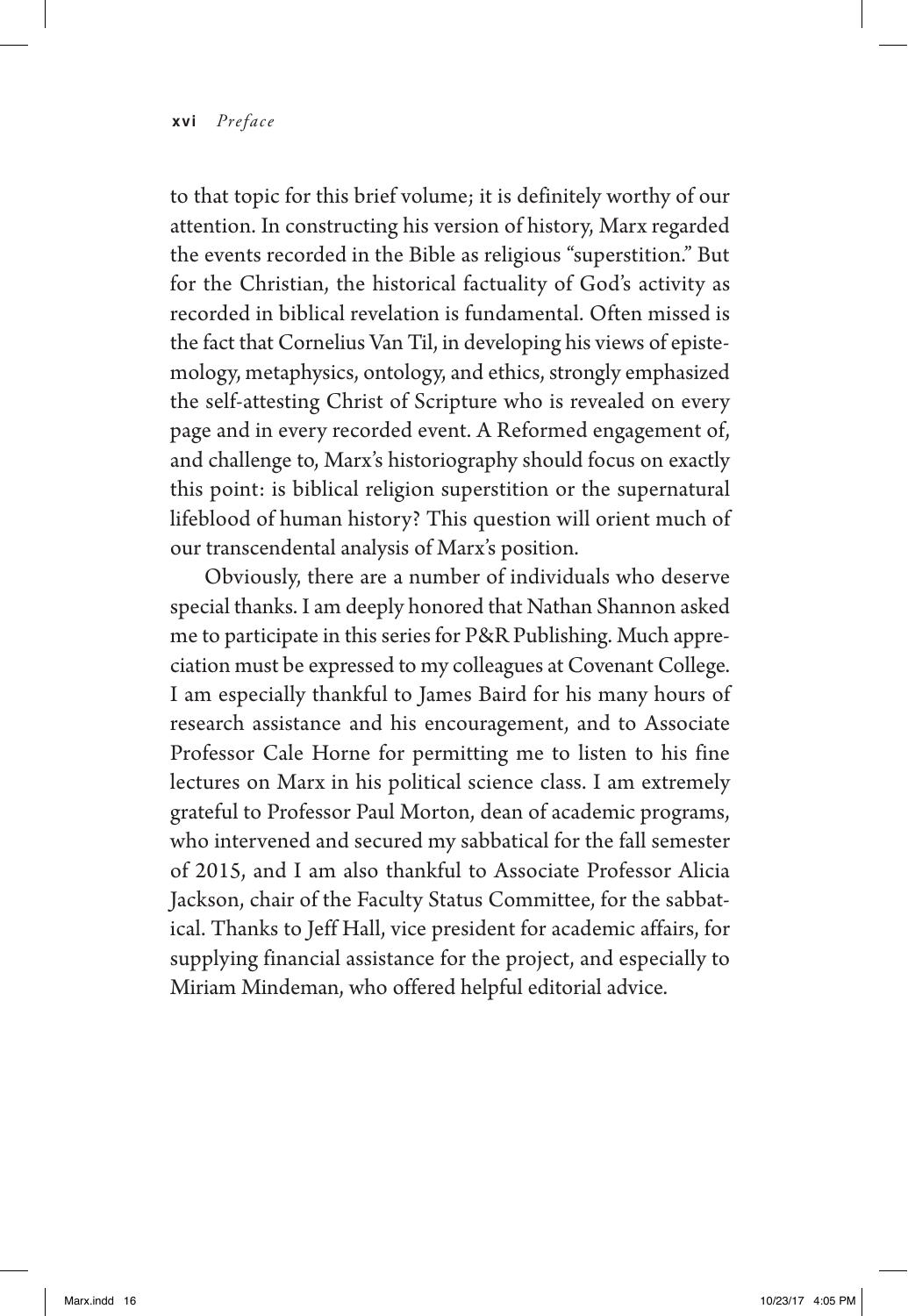1

## MARXISM AND THE MARXIAN TRADITION

#### The Confusion Surrounding Marx

It is common to hear people say that Karl Marx founded socialism. However, that statement conveys the ignorance that many have about Marx. Even evangelical Christians can get caught up in such an erroneous observation. For many believers, any suggestion of Marx's views on political theory and economics, like the mention of Darwin in discussions about origins, leads to offense. They may reject, without further thought, any statement made by a political figure or party that has any Marxist overtones. Nevertheless, while evangelical Christians must exercise biblical discernment in assessing any system of thought, they are also responsible for fairness and accuracy in their assessment. Investigation shows that Karl Marx and Friedrich Engels viewed neither themselves as the founders of modern socialism, nor socialism as the goal of history. Engels referred to what he and Marx advocated as "scientific socialism"; they declared themselves to be beneficiaries of those whom they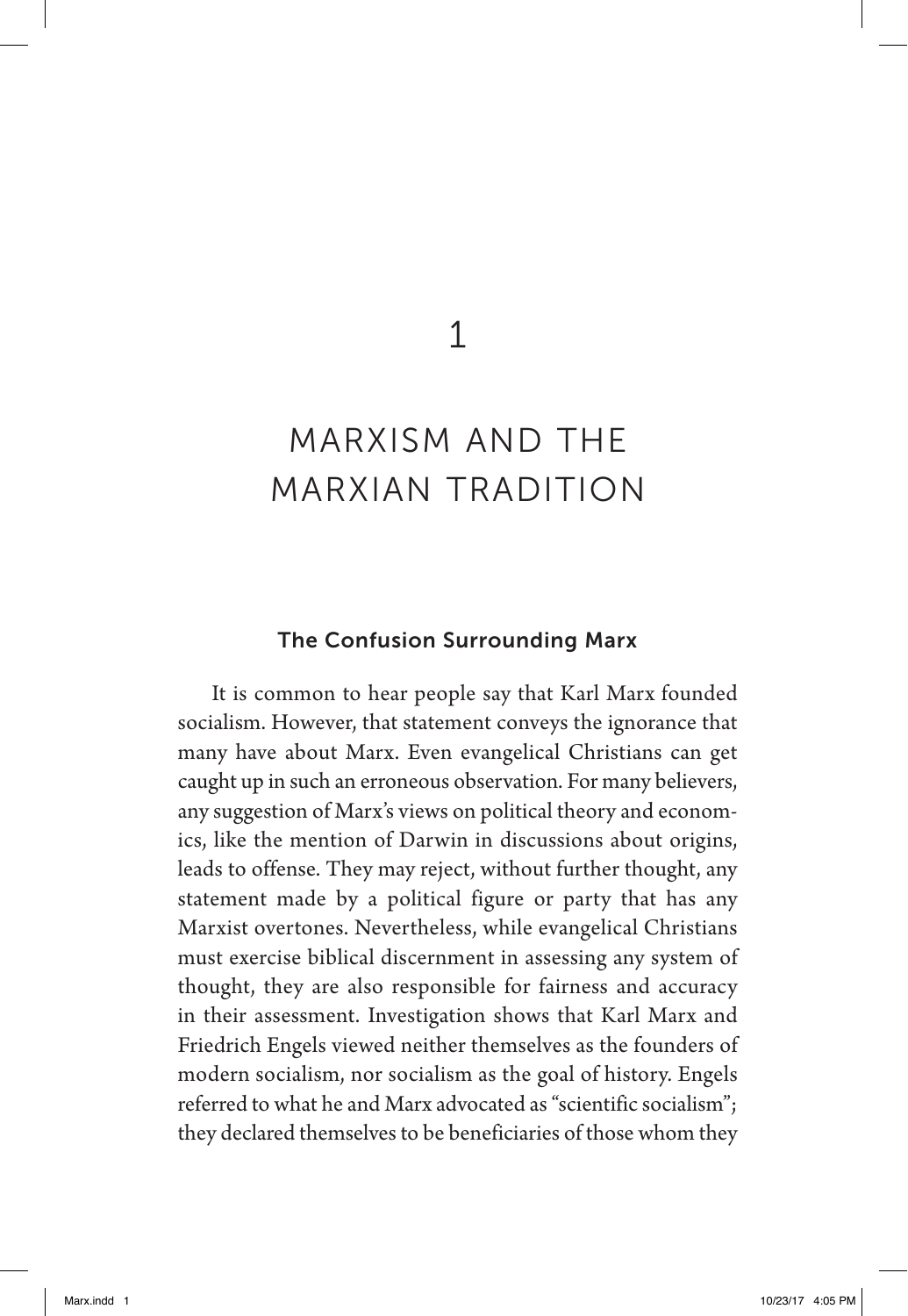referred to as the "utopian socialists": Henri de Saint-Simon (1760–1825), Charles Fourier (1772–1837), and Robert Owen (1771–1858). For Marx, socialism was a means to the end, but not the end itself. In his view of the movement of history, democratic capitalism is replaced by democratic socialism, which is replaced in the end by communism (a classless society).

What also may surprise many evangelical Christians is that Marx saw his view of communism as the most rational outworking of the principles of a democratic society advocated by the French Enlightenment. For Marx, the goal of a democratic society was not the constitutional government established in America. In his judgment, communism was the most consistent application of the trinitarian motto of the Enlightenment: liberty, equality, and fraternity. For Marx, a true republic would be established in the final period of history, when all human beings would be genuinely free, equal, and united as one people, and everyone would have everything in common. John Lennon (1940–80) offered a vision of such a world. In his song "Imagine," he invoked the power and reality of imagination from the Romantic era to envision a world without heaven or hell, countries, religion, possessions, greed, or hunger. Instead, he imagined a life in which people truly live in the moment—a life of peace, oneness, brotherhood, and sharing all things in the world.<sup>1</sup> Lennon's narrative reflects the Enlightenment's motto as applied by Marx and Engels in *The Communist Manifesto*—the abolition of religion, countries/ nationalities, private property (possessions), and greed, leading to humanity's peaceful sharing of lives of fraternal equality.

A question has emerged over the years as to the authentic understanding of Marx's teaching. Evangelical Christians and the general populace may hastily judge a variety of perspectives

<sup>1.</sup> See http://www.azlyrics.com/lyrics/johnlennon/imagine.html (accessed September 12, 2016). Lyrics by John Lennon (1971).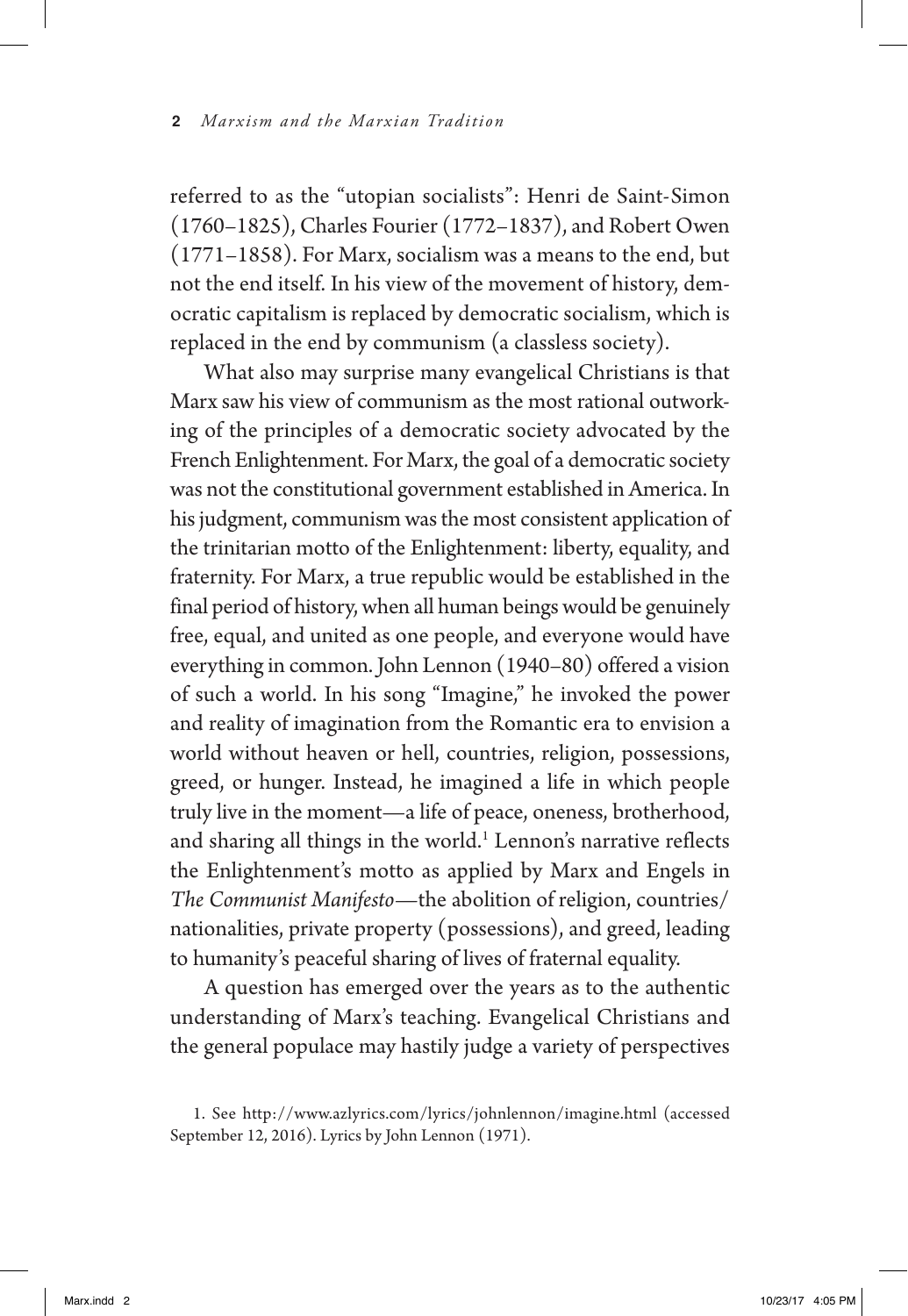as Marxist, but scholars have asked whether anyone is truly a follower of Marx's teachings today. Simply put, is there a true Marxist anymore? This question was raised by a member of the analytical school of Marxism, social historian Jon Elster.<sup>2</sup> He raised the question in the 1970s and 1980s, an era when Marxist scholars were avidly debating Karl Marx's philosophy of history. Elster, in fact, argued that significant intellectual and moral components of Marx's thought were no longer plausible. Moreover, he maintained that Marx's most cherished dogmas had been demolished by argument, by history, or by social systems based upon his political philosophy.3 On this basis, he pointed out that any well-intentioned Marxist in recent times has had to go through quite a transformation in order to hold on to any semblance of Marx's ideas. Elster included himself in this analysis, noting that it was no longer possible for him to embrace all the beliefs that Marx cherished. At the same time, he admitted that some of his own most important notions could be traced back to Marx, such as "the dialectical method and the theory of alienation, exploitation, and class struggle, in a suitably revised and generalized form."4 This struggle, embodied in Elster's position, has become the focus of those who wish to retain and apply Marx's ideas. Over more than a century, this area of scholarship has come to be recognized as Marxism or the Marxian tradition.

This scholarly struggle among the self-described sympathizers of Marxist ideas extends beyond them. If Elster is correct that it is impossible to hold fully to Marxist ideas today, how can Christians and the general populace accurately interpret politicians, political parties, academics, and economists who have

4. Ibid.

<sup>2.</sup> See Jon Elster, *An Introduction to Karl Marx* (Cambridge: Cambridge University Press, 1986), 4; Elster, *Making Sense of Marx* (Cambridge: Cambridge University Press, 1986), xiv.

<sup>3.</sup> Elster, *An Introduction to Karl Marx*, 4.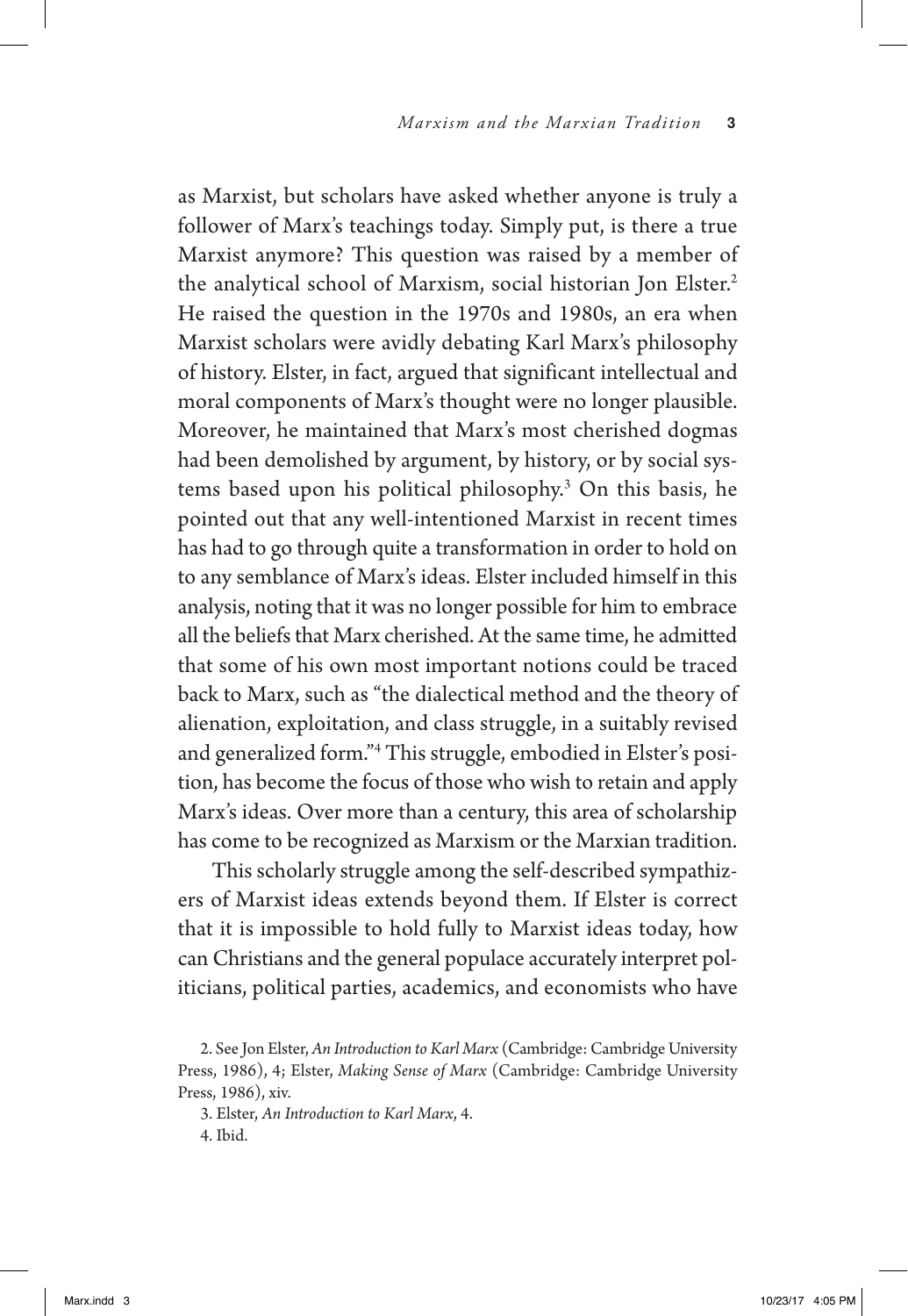some connection with Marxist thought? In order for evangelical Christians to make intelligent assessments and reach fair critical judgments, they must (1) understand what Marx actually said on subjects in the context of his day and (2) understand how his teaching has been retooled over time by those who claim that they stand in his tradition. The first chapter of this brief work will meet those conditions—coming to a basic understanding of Marx's position and also mapping out how his position has been amended in the Marxist tradition. This foundation will make it possible to think and speak intelligently about how scholars and politicians have transformed the ideas of Marx to serve their own situations and agendas.<sup>5</sup>

## The Beginning of the Marxian Tradition

The Marxian tradition can be traced back to the republication of *The Communist Manifesto* in the nineteenth century. When it was originally published in 1848 as *Manifesto of the Communist Party*, the names Marx and Engels were absent from it. But when it was reissued in Leipzig in 1872, its introduction bore both of their signatures. Later, when a third edition appeared in 1883, Engels, the sole author of its introduction, claimed that the *Manifesto* was essentially the work of Marx. At the twilight of their lives, Marx and Engels were clearly identified as the originators of the foremost document of nineteenth-century socialism, with Engels giving supremacy to Marx. From that time on, Marx would be the focus of any discussion of socialism and its continuing effects.

5. Because of the brevity of this work, readers will be provided with numerous names in order to advance their own particular work in the field of Marxism and the Marxian tradition. Each individual mentioned has made important contributions that should be investigated in any continuing study of Marxism. For the sake of good scholarship, these names need to be introduced, although the list is not comprehensive.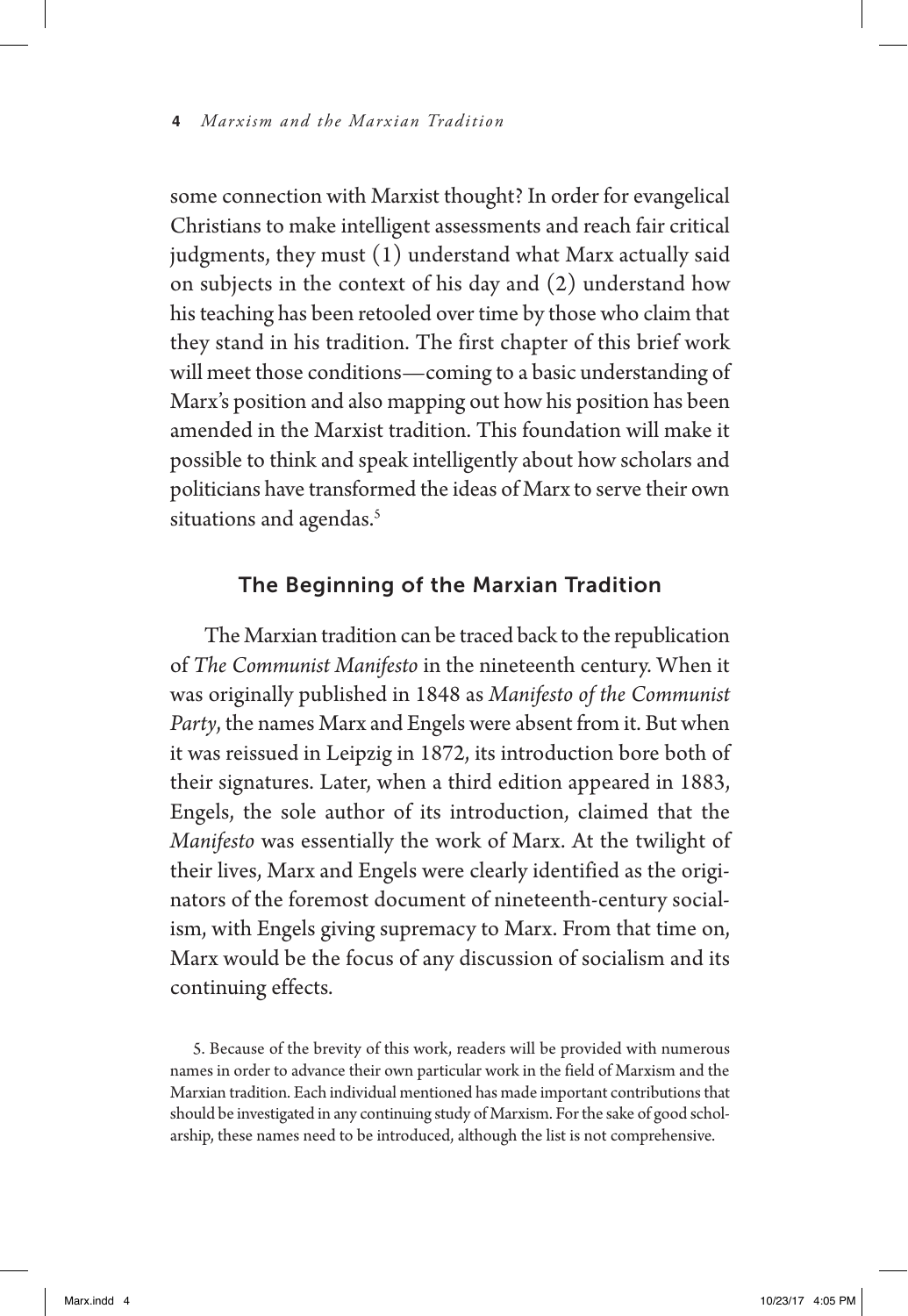Also significant was the document's release in pamphlet form in 1872 by the editors of *Der Volksstaat* (The People's State). This allowed wider distribution, especially among the proletariat. One of those editors, Wilhelm Liebkneckt (1826–1900), had accompanied Marx and Engels to London in 1849. Unlike them, however, Liebkneckt returned to Germany in 1862, where he focused on socialist political activities for workers. Together with August Bebel (1840–1913) and others, he influenced the development of Marxian thought and organized socialist workers' parties on the basis of the *Manifesto*'s militant proletarian agenda. In 1890, this culminated in the Sozialdemokratische Partei Deutschlands (SPD) receiving 1,427,300 votes in the German federal election, more than any other party (though winning only a small number of seats in the Reichstag).6

Besides the linking of Marx's name to any discussion of socialism, philosophical discourse became an important characteristic of the Marxist tradition, initiated by Marx's dear friend and colleague, Friedrich Engels (1820–95). Although Marx was not an admirer of the discipline of philosophy, Engels maintained that Marx's thought could be viewed within a philosophical framework. Indeed, after Engels died, "Marxism emerged as a comprehensive philosophy and political practice through which many of the twentieth century's most important social and economic transformations were envisioned and pursued."7 Philosophers began to critically evaluate Marx's view of ethics, epistemology, and aesthetics, as well as open the door

6. See Karl Marx, "Circular Letter to Bebel, Liebknecht, Bracke, and Others: The Manifesto of the Zurich Trio," in Karl Marx and Frederick Engels, *Collected Works*, 50 vols. (New York: International Publishers, 1975–2004), 24:268–69. This collection is hereinafter cited as MECW.

7. Terrell Carver, "Marx and Marxism," in *The History of Continental Philosophy*, ed. Alan D. Schrift, vol. 2, *Nineteenth-Century Philosophy: Revolutionary Responses to the Existing Order*, ed. Alan D. Schrift and Daniel Conway (Durham: Acumen, 2010), 35.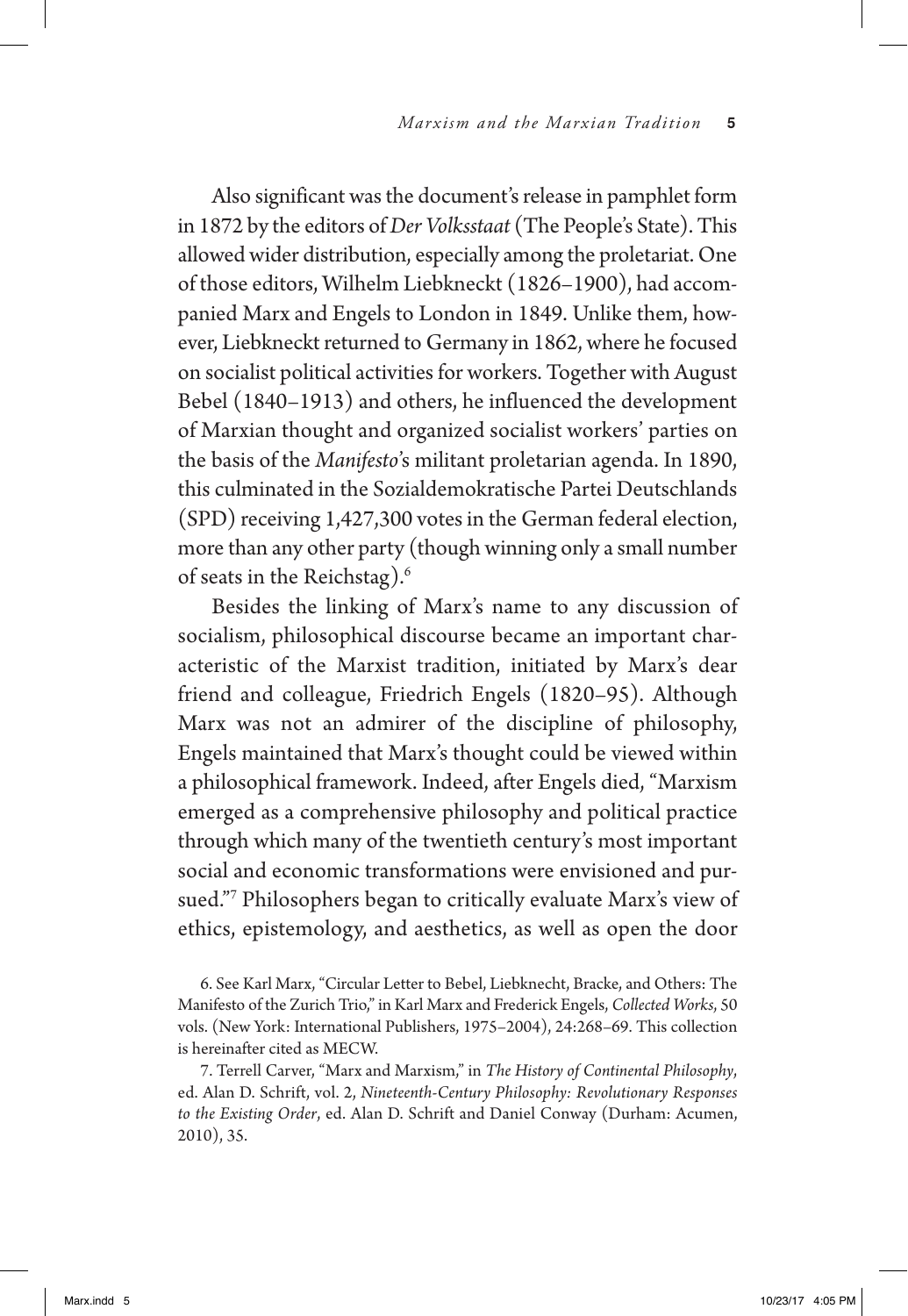to critically assessing his ideas in the context of economic and social conditions.

If Marxism was to be seen as a comprehensive philosophical system, it was imperative in the expansive age of scientific inquiry for Marxist thinkers to develop a rigorous method for explaining what happens in the world. Engels proposed the method known as *the laws of dialectics*, which was revised by Marxists in the 1920s as *dialectical materialism*. In this construct, human beings are said to be able to know only the material world that surrounds them. This injection of scientific positivism does not reject Hegel's influence on Marx.8 Rather, Marx transformed Hegel's transcendental *Geist* (spirit, mind, consciousness) into a materialistic construct of how society moves dialectically in history. Marx characterized the methods of natural and human production (economic conditions) as the data that formed and transformed society as history progressed, following the dialectical paradigm of thesis-antithesis-synthesis. On the surface, much of Hegel's thought can be placed and analyzed in this triadic pattern; however, nowhere did Hegel use this terminology to describe the dialectical movement of the *Geist*. Rather, Hegel's own depiction of the movement was abstract to concrete, implicit to explicit, in itself to for itself, and potential to actual. Marx's dialectic adapted the same pattern to his materialistic view of the *Geist*. Although Marx affirmed Hegel's criticism of Kant's view of the thing-in-itself (i.e., Hegel held, *contra* Kant, that the thingin-itself can be known), he maintained that the thing-in-itself is limited to the material world of a politico-economic dialectical movement—in itself to for itself (for us).

8. Scientific positivism was a movement in the mid-nineteenth century that is attributed to the French sociologist and philosopher Auguste Comte (1798–1857). It promoted the observation and measurement of empirical facts without a priori presuppositions, in order to be truly objective about its claims. The only authentic knowledge humans possess, it said, is empirical observation. In this approach to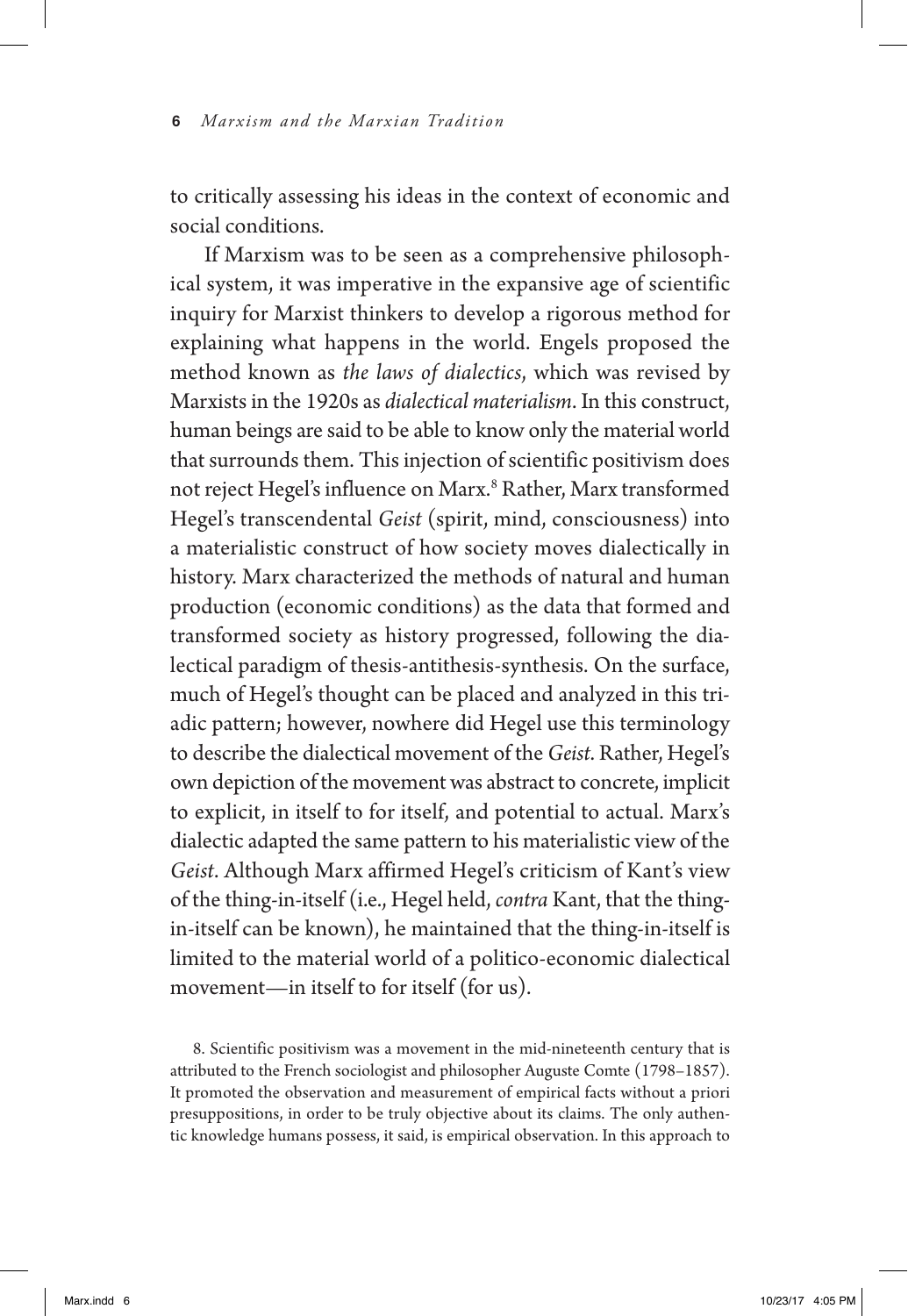#### Orthodox Marxism

Upon Marx's death (1883), as we have seen, Engels took it upon himself to expound and carry on the true teaching of his comrade. Engels has been called the first and greatest representative of "orthodox Marxism,"9 even though questions have surrounded his interpretation. Others who became identified with this view of Marx's person and work include Karl Kautsky, Georgi Plekhanov, and Daniel De Leon—and later, the Bolsheviks Vladimir Ilyich Lenin and Leon Trotsky. The movement focused upon the politico-sociological economics of Marx in the context of historical determinism (which posits that events are predetermined by various forces). In the year Marx died, Kautsky (1854–1938) founded and edited *Die Neue Zeit*, which became the chief theoretical interpreter of Marxist dogma throughout the world for nearly five decades. It focused on such subjects as historical determinism and democratic equality. At the same time, the Russian orthodox Marxist Plekhanov (1856– 1918) focused his attention on the individual's role and activity in history, especially in the context of revolution. He concluded that the great acts performed by an individual in history must always be viewed in the context of the socioeconomic forces of that person's era.

Interestingly, one of the early controversies within orthodox Marxism can be found in both Kautsky and Plekhanov: the question of whether those who are members of a Marxist party should be the impetus of the socialist revolution, or whether that revolution will be an inevitable, spontaneous event because of the politico-economic conditions of society. Kautsky maintained

science, there is no room for Christian theism.

<sup>9.</sup> One of the most important discussions of orthodox Marxism is Georg Lukács, *History of Class Consciousness: Studies in Marxist Dialectics*, trans. Rodney Livingstone (Cambridge, MA: MIT Press, 1983), 1–26.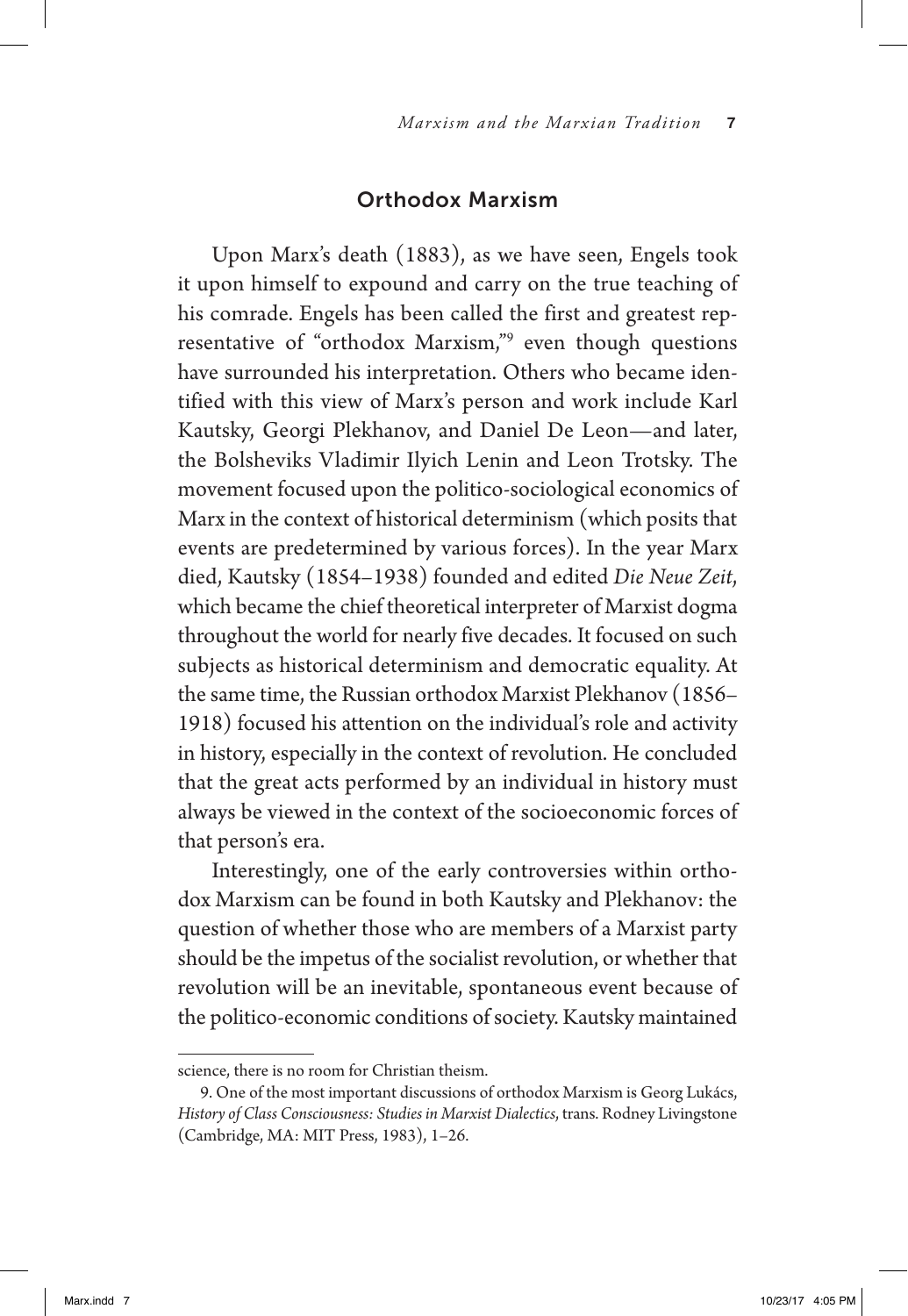that it is not important to instigate something that is inevitable. On this issue, Sidney Hook points out that Kautsky's orthodox Marxist position seems to be invoking Hegel's maxim from Friedrich Schiller (1759–1805), "Die Weltgeschichte ist das Weltgericht" (world history is the court of world judgment).<sup>10</sup> In the context of quoting Schiller's phrase, Hegel makes a controversial comment: "No people ever suffered wrong; what it suffered, it had merited."<sup>11</sup> Hegel was not trying to justify suffering or persecution; rather, his point was that the act of suffering wrong must be viewed meritoriously as working toward the concrete achievement of freedom for humanity. Specifically, for orthodox Marxism, the suffering of the proletariat merits the inevitable movement to a classless society and humanity's true freedom. Yet, a question remained: could those associated with orthodox Marxism be content with the inevitable? In Russia and beyond its borders, two different answers to the question arose in orthodox Marxism.

In Russia, the Socialist Democratic Party split into two groups in 1903: the Bolsheviks (majority) and the Mensheviks (minority). Lenin (1870–1924) was a key figure among the Bolsheviks, while Julius Martov (1873–1923) was the founder of the Mensheviks, being assisted by the intellectual professor Plekhanov, who set up the theoretical basis for the Mensheviks. The Bolsheviks were intent on seizing political power by revolution, resulting in the dictatorship of the proletariat. The Mensheviks believed that a proletarian revolution should be a gradual outworking of proletarian interests and democratic principles applied and embraced by the entire population of a nation. In 1905, the Mensheviks voiced the position that an

<sup>10.</sup> See Sidney Hook, *Marx and the Marxists* (Princeton: D. Van Nostrand, 1955), 57.

<sup>11.</sup> Quote found in Peter C. Hodgson, *Shapes of Freedom: Hegel's Philosophy of World History in Theological Perspective* (Oxford: Oxford University Press, 2012), 168.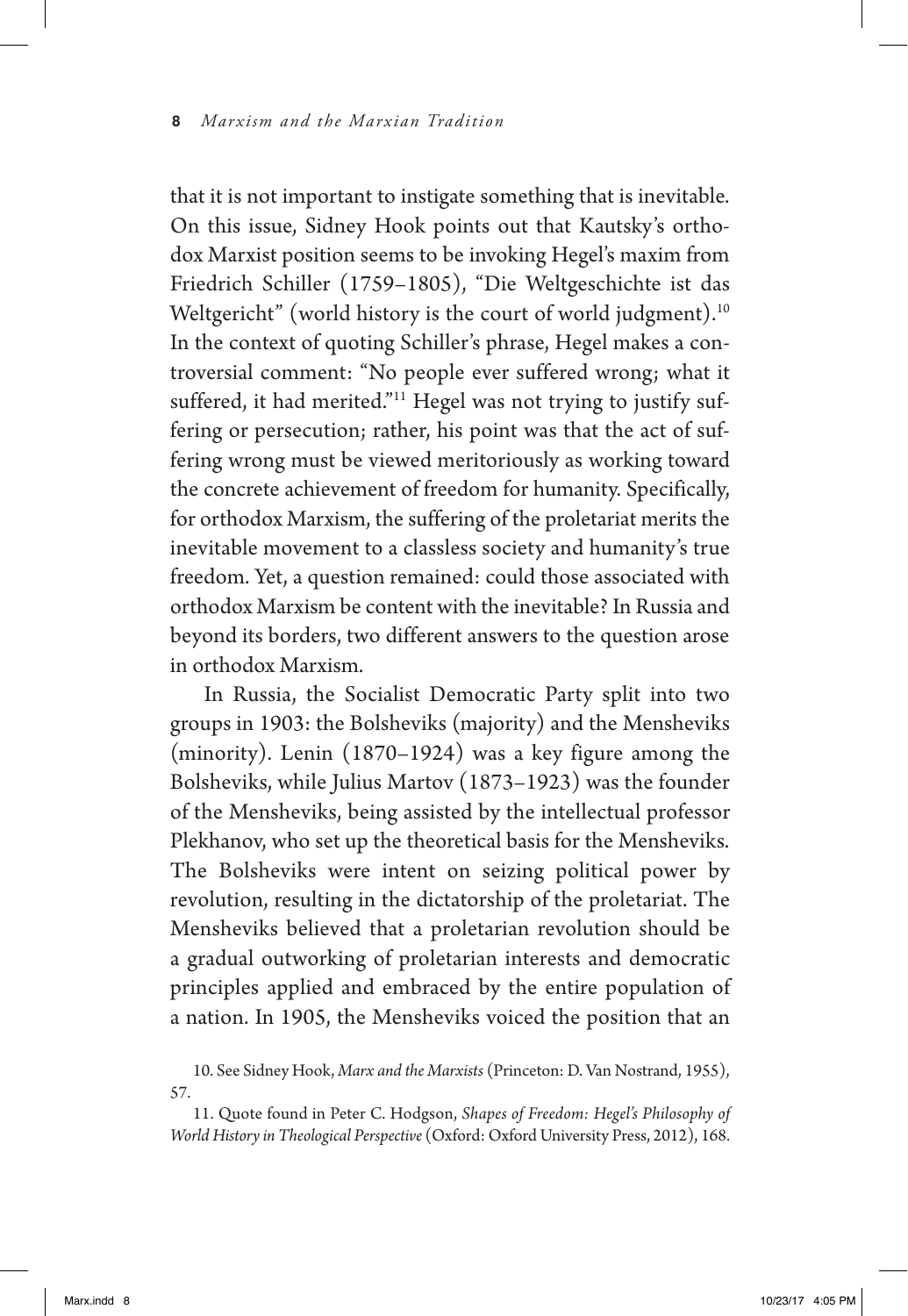initial revolution should be carried out by a coalition of proletarian and liberal bourgeois forces, replacing the czar with a bourgeois, democratic government. On the other hand, the Bolshevik Lenin believed that while a revolution in Russia had to be democratic in nature, it had to lead immediately to a dictatorship of both the proletariat and the peasants. He believed that a moderate path to socialism and communism through an initial bourgeois revolution would never bear the fruit that an initial proletarian revolution would accomplish, because it would get bogged down in power struggles between the bourgeois and the proletariat. Both the Mensheviks and the Bolsheviks claimed to be the sole and rightful heir of Marx. And as the twentieth century progressed, the debate took on additional layers. In particular, was there truly a Leninist-Stalinist version of Marxism, or did Lenin and Stalin represent opposing versions of Marxism? We will return shortly to this question.

#### Departure from Orthodox Marxism

Meanwhile, other controversies arose. Some thinkers took issue with Engels's formulation of scientific determinism. These Marxists were not convinced that Engels's position, or, for that matter, Marx's own position, did justice to the political and social dynamics of cultural development, especially since his deterministic construct did not seem to match the reality of historical movement (e.g., Eduard Bernstein, Antonio Labriola, Ernst Bloch, and Georg Lukács). By the 1890s, Bernstein (1850–1932) pointed out that the assertion in the *Manifesto* that "the proletariat has no fatherland" was contradicted by the fact that workers at that time had gained political rights and citizenship in Germany. As strong nationalistic pride arose during the nineteenth century, the worker now had equal voting rights, was a fellow owner of the common property of the nation, was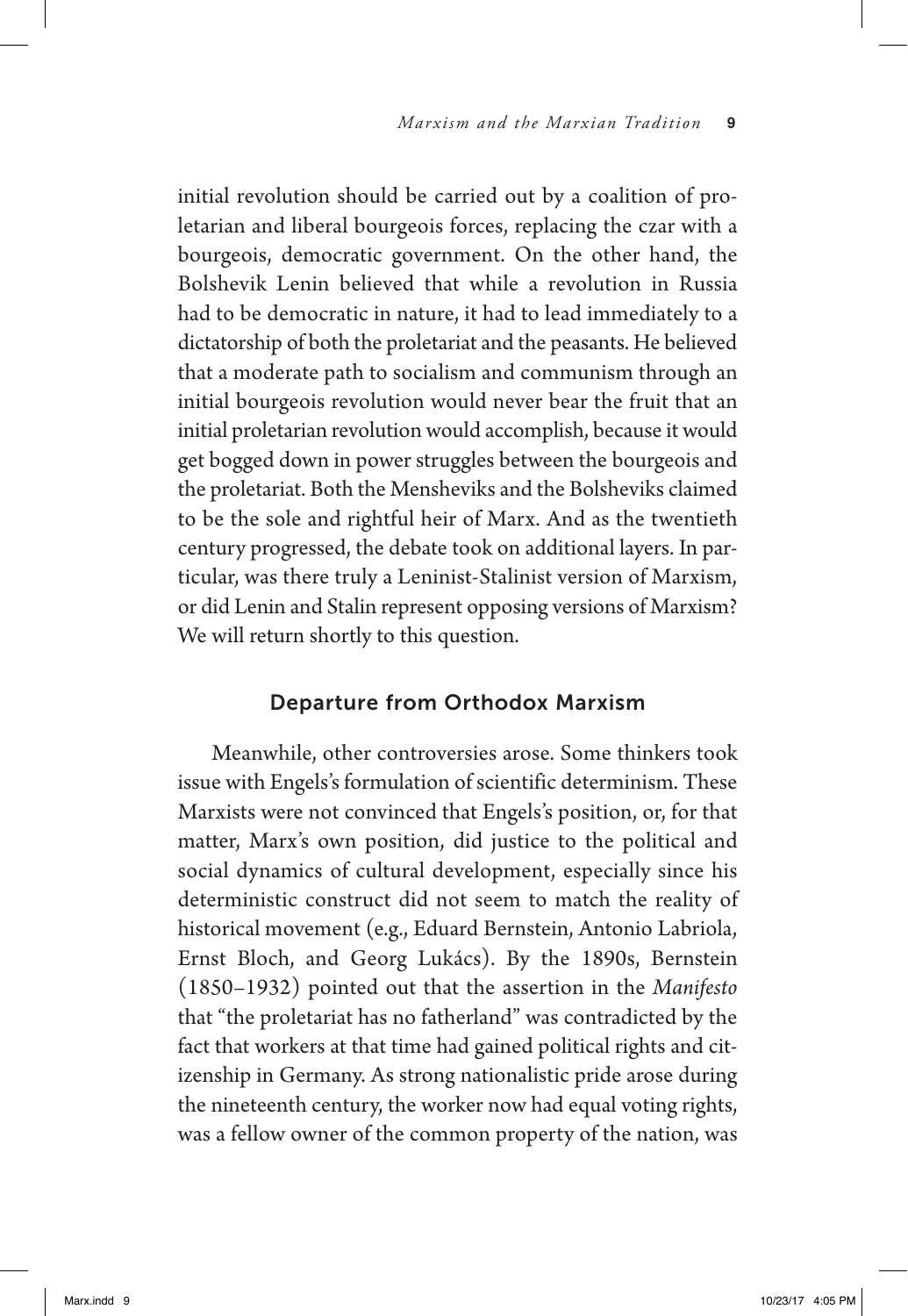a recipient of education, and identified with the fatherland. In fact, as the SPD rose to prominence, the urgency for the German nation to lose its independence for a common government of the world was lost.12 By 1875, Marx had witnessed the unification of Germany (1871), and he became convinced that the revolution of the proletariat would occur in an industrial European nation, perhaps Germany. The proletariat revolution might begin in one nation, but he foresaw it spreading to other industrial capitalistic states, so he continued to hold that "the proletariat has no fatherland." Plainly, historical reality demanded serious adjustments in the explanation of the advancement of cultural Marxism, adjustments exemplified even in Marx himself. Elster is correct: by the turn of century, Marxism provided clear alterations in the content of its dogmas.

In Russia, the Bolsheviks and the less powerful Mensheviks modified Marx's ideas. First, the Marxist revolution in Russia ran contrary to Marx's projection, since Russia was not an urbanized and industrialized capitalistic state.<sup>13</sup> Second, the Bolsheviks debated the teachings of Marx and how his thought should be applied within their party. Once the Russian Revolution had taken place in March 1917, conflict arose concerning the rights of nations and their self-determination within the Russian Empire. Lenin believed that each national community (e.g., Finland, Poland, Transcaucasia, and the Ukraine) had the right to separate and form its own sovereign nation-state.<sup>14</sup> But Stalin insisted that a new nation should come into existence only by virtue of the proletariat's class struggle. Contrary to Lenin,

12. Eduard Bernstein, "The Most Pressing Problems of Social Democracy" (1890), in *German Essays on Socialism in the Nineteenth Century*, ed. Frank Mecklenburg and Manfred Stassen (New York: Continuum, 1990), 122. This essay comes from Bernstein's *Evolutionary Socialism: A Criticism and Affirmation*.

13. See Karl Marx, *Critique of the Gotha Programme*, in MECW, 24:88–89, 94–95.

14. See Robert C. Tucker, *Stalin as a Revolutionary, 1879–1929: A Study in History and Personality* (New York: W. W. Norton and Company, 1973), 168.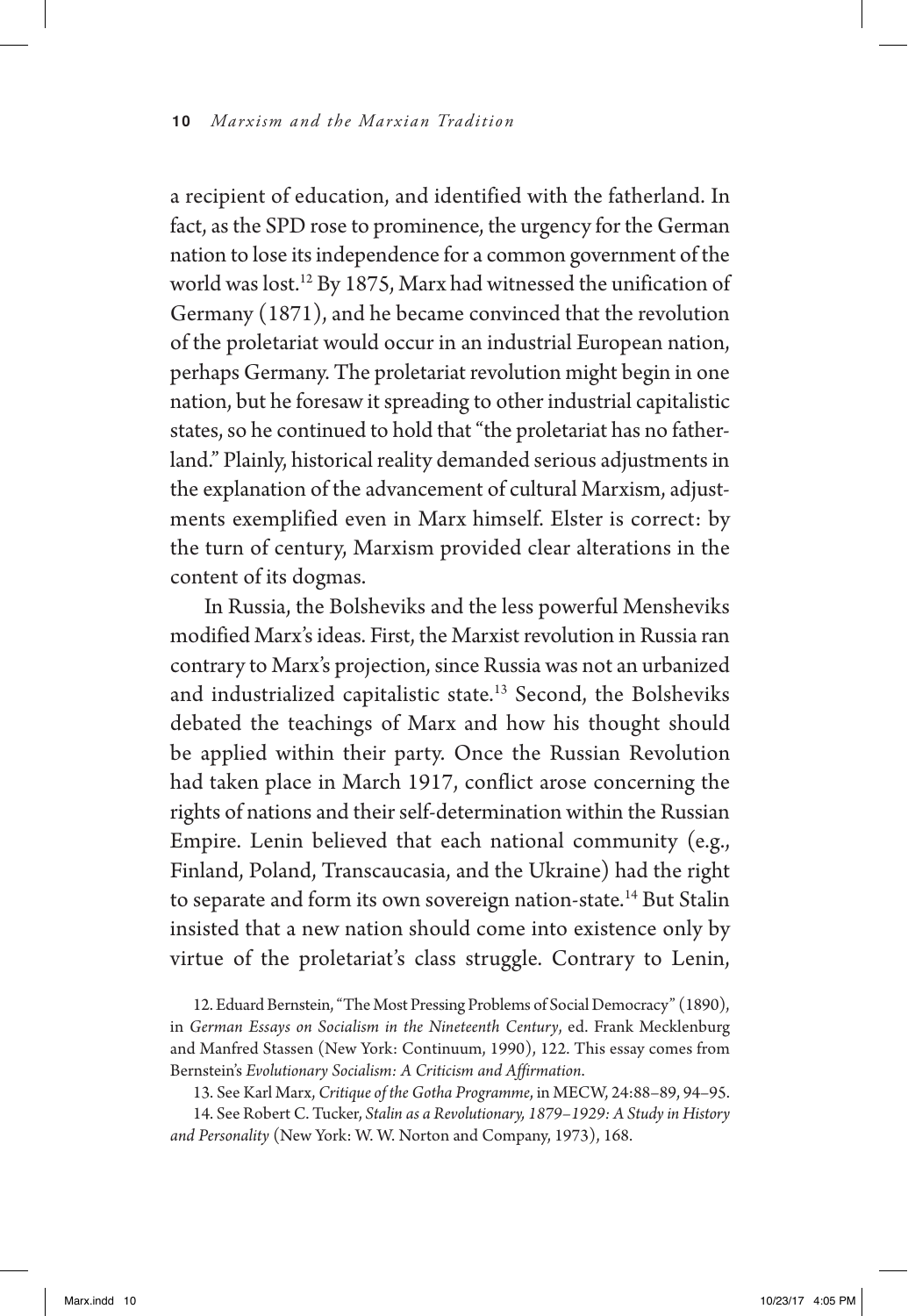Stalin had no problem with *Soviet* Russia imposing its rule on the smaller nations. Increasingly, this difference between them came to the forefront. Lenin was sympathetic to the construct of a Soviet "federation" of nations in Russia for an interim period for pragmatic reasons, so that the smaller nations would benefit from the larger nation of Russia. However, Lenin still wished that in the long run the smaller nations would become sovereign states, free from Russian authority. On the other hand, Stalin held that Soviet Russia must bring those smaller nations into a permanent "federation" under its control. For Lenin, the dictatorship of the proletariat had to remain just that. Although he was the leader of the movement and became the general secretary of the Bolshevik's Central Committee, he steered clear of viewing himself as a dictator; rather, he viewed himself as needing the continual advice and counsel of those surrounding him (e.g., Trotsky and others). By contrast, in Stalin's rise to power, the Marxist doctrine of the dictatorship of the proletariat converted into rule by himself as dictator; his brand of Marxism evolved into tyranny, autocracy, and totalitarianism, resulting in fear and submission. Indeed, the personal power of Stalin was a far cry from the tenets of orthodox Marxism.

Moving in a somewhat different direction, the Frankfurt School (the Institute for Social Research), which emerged in 1924 for the purpose of stimulating Marxist studies in Germany, attacked Engels's model of materialism (e.g., Carl Grünberg, Max Horkheimer, Theodor W. Adorno, Herbert Marcuse, Walter Benjamin, and Erich Fromm). As new social and philosophical disciplines surfaced in the twentieth century, Marxist scholars were presented with the challenges of interpreting Marx's thought within their context. Indeed, the Frankfurt School transformed Marxism by integrating it with the social sciences. For example, Fromm (1900–1980) and others applied Freud's psychoanalysis to the socioeconomic foundation of Marx's thought. These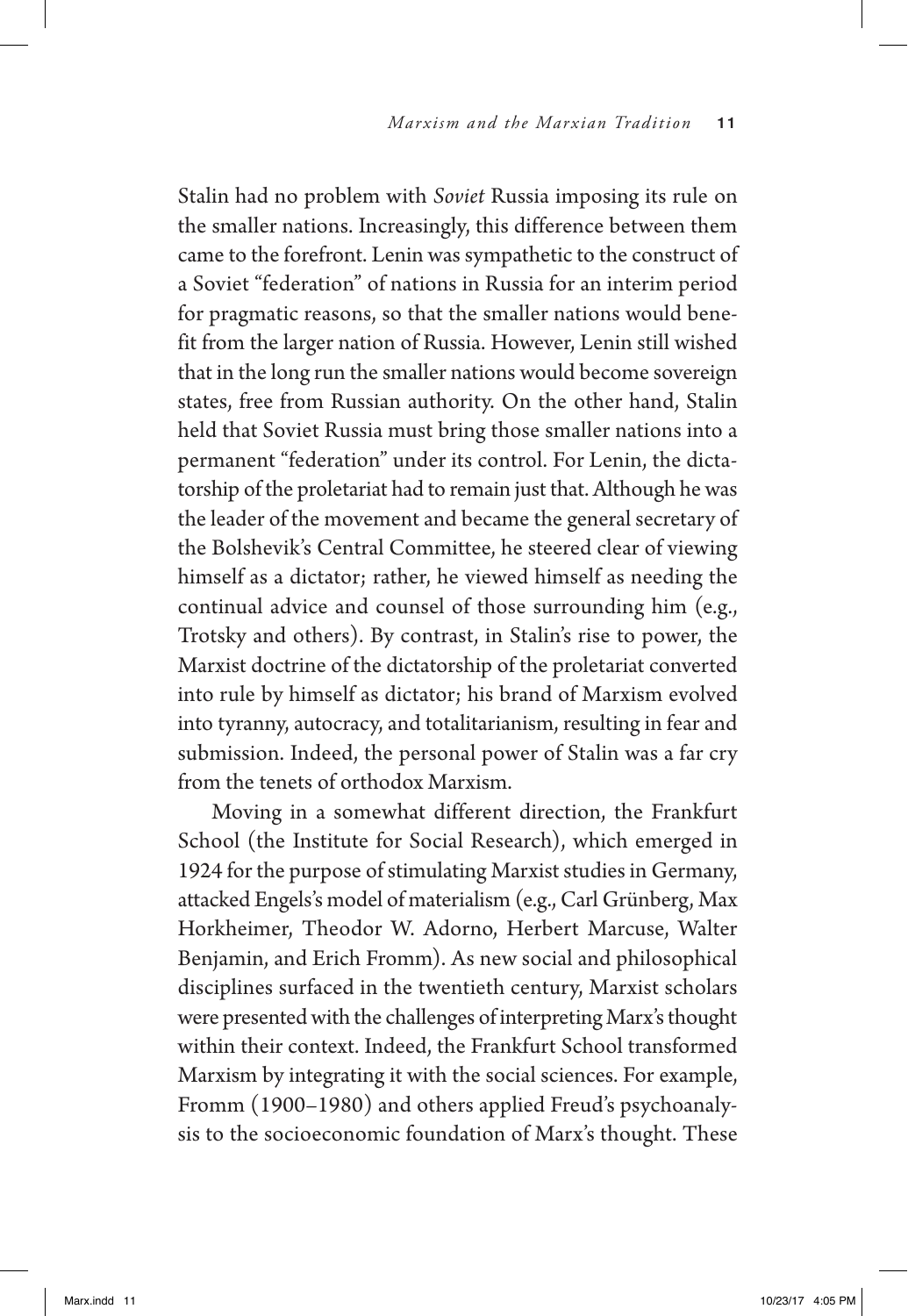Marxists noted that Freud applied psychology to the realm of sociology. As these Frankfurt scholars addressed the institutions of society and the need for institutions to change for the sake of human self-preservation, they studied the process of communal consciousness in order to understand the conditions that would produce societal change. Horkheimer (1895–1973) developed the discipline within philosophy known as critical theory, that is, critical analysis set toward the practical end of liberating and emancipating human beings from conditions of enslavement. Marxist critical theory would express special interest in democratic and egalitarian justice for those who had been oppressed throughout history because of their gender, race, and disability. It also applied a critical analysis to a broad spectrum of disciplines: law, history, sociology, psychology, politics, economics, and aesthetics.

At the same time in France, those in sympathy with Marx reacted critically both to Engels's assessment of Marx and to the character of the Communist Party in the Soviet Union. From 1933 to 1939, the Russian philosopher Alexandre Kojève (1902–68) lectured on Hegel in Paris, attempting to present the German icon through the lenses of Marx's materialism and Heidegger's ontology (theory of being). For this reason, Kojève has been said to have invented Marxist existentialism. Perhaps not surprisingly, Jean-Paul Sartre's *Being and Nothingness* (1943), as well as his essay on *Existentialism as Humanism* (1946), left the French philosophical world wondering if Marx and existentialism were compatible. In these works, Sartre so strongly stressed the independent, free consciousness of being, that critics were forced to doubt whether Sartre's version of existentialism had room for Marx or any critical social theory. Sartre's reply to his critics appeared in *Search for a Method* (1960). He explained that his project was a response to only one question: "Do we have today the means to constitute a structural, historical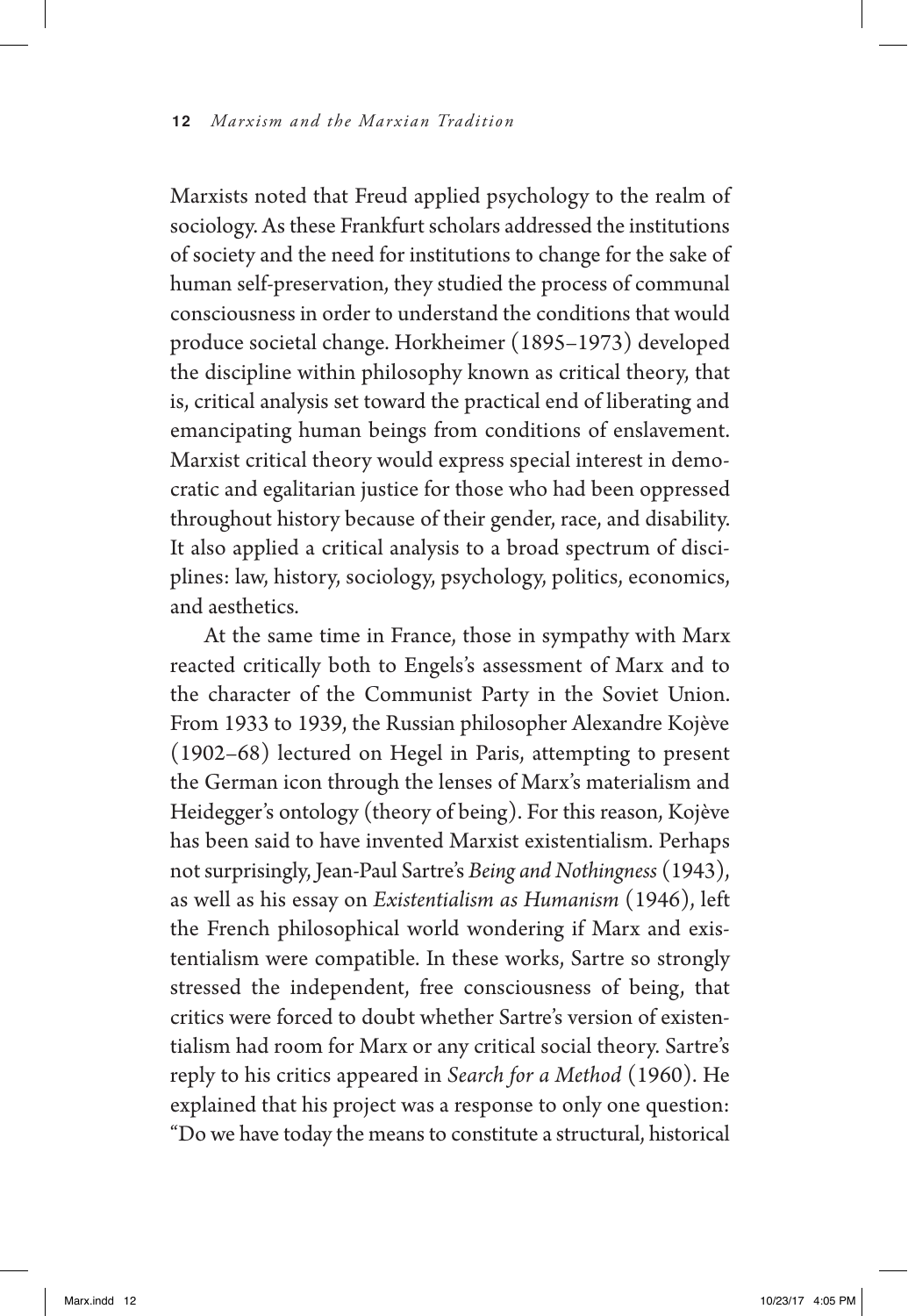anthropology?"15 His answer was that Marxism (not Marx), as a comprehensive philosophy, was the sole system of thought that could fit into his view of human existence and answer that question. By revealing the method of the human understanding (*comprendre*) of experience, Sartre offered a synthesis of Marxism (communal life) and existentialism (human activity) as a means to interpret culture and society as he embraced the historical tension (dialectic) of human existence. Specifically, for Sartre, existentialism provided the ideology for people to become free, and Marxism provided the philosophy for people to make themselves into a communal society. It should also be mentioned that the work of Maurice Merleau-Ponty (1908–61) and Henri Lefebvre (1901–91) appeared in this environment. In fact, Sartre highly respected Lefebvre's work on Marx and Marxism. Carver notes, therefore, that "the common thread [between these Frenchmen] was the application of Marxian notions of social production, class structure, and ideological critique to cultural criticism, social science, and historical research."<sup>16</sup>

A further point related to French Marxism in the 1950s is that many of those who were identified with, or sympathetic to, Marxism welcomed the shocking speech delivered by Nikita Khrushchev (1894–1971) at the twentieth congress of the Communist Party in February 1956. In that speech, Khrushchev, the Party's First Secretary in the Soviet Union, denounced many oppressive policies of the Stalinist era, while exalting Lenin as the true follower of Marx. Many of the French Marxists were already disturbed by Stalin's version of Marxism; in a real sense, Khrushchev's speech gave credence to their concern. Ironically, the French Marxists' praise for Khrushchev was soon transformed

<sup>15.</sup> Jean-Paul Sartre, *Search for a Method*, trans. Hazel E. Barnes (New York: Vintage Books, 1968), xxxiv. This volume was originally published with Sartre's *Critique of Dialectical Reason* (two volumes in one).

<sup>16.</sup> Carver, "Marx and Marxism," 50.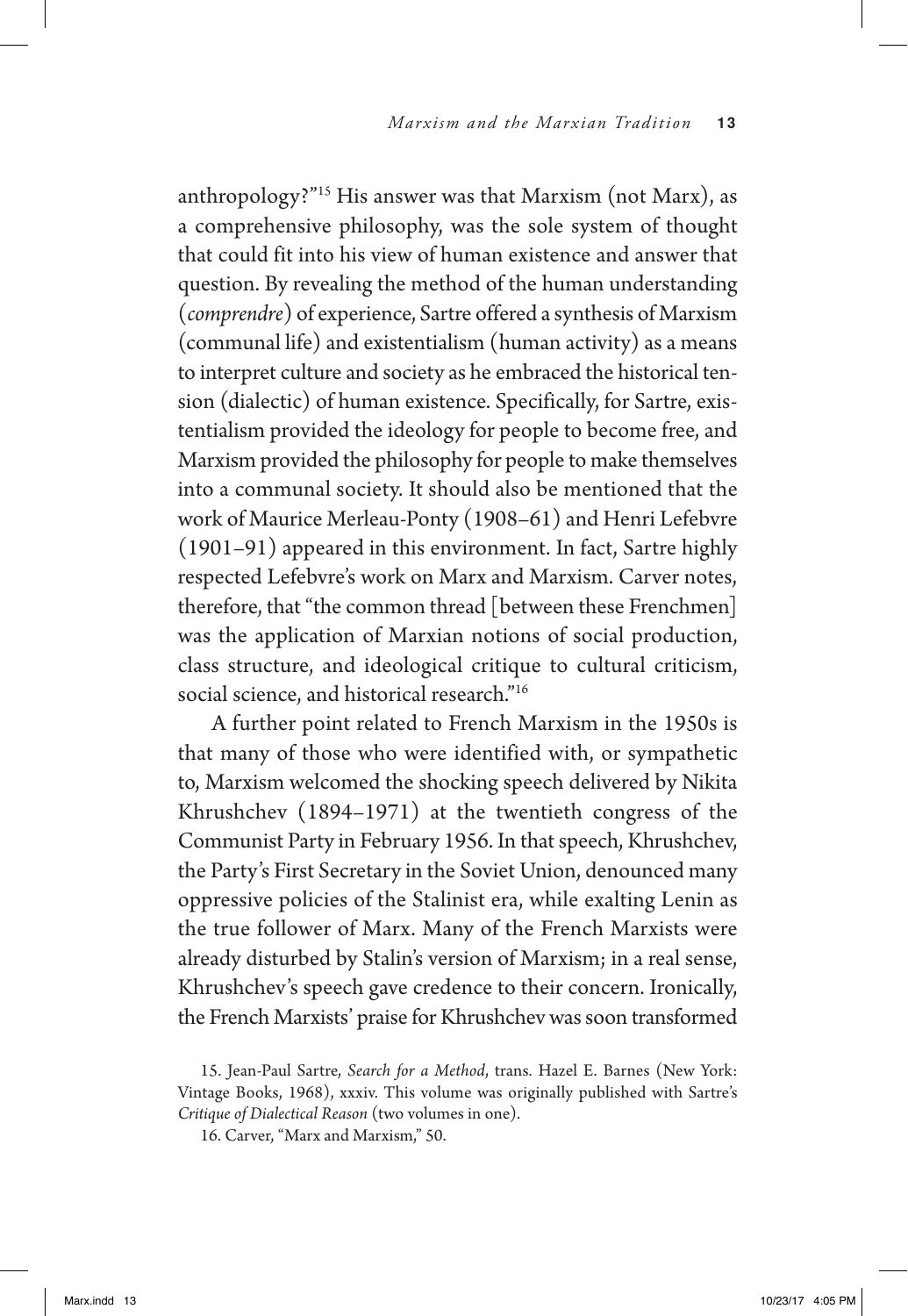into bitter disappointment as he sent Soviet troops into Hungary on November 4, 1956, to suppress a national democratic uprising. They viewed his action as one that followed Stalin's approach.<sup>17</sup> Scholars like Sartre, Merleau-Ponty, Fromm, and the Marxist structuralist Louis Althusser (1918–90) strongly attacked what they viewed as a version of Stalinist Marxism. Sartre urged the French communists not to excuse the Soviet intervention in Hungry:

Everything considered, the French Communists should be advised not to shout too loudly that the Soviet intervention could not be avoided. For this pious argument carries the most radical condemnation of everything that has been done in Hungary up to now. Tortures, trumped up confessions, fake trials, work camps: these instances of violence are unpardonable in any situation. . . . The failure of the Stalinists shows in their true light this misery and terror which had no other future than final catastrophe.<sup>18</sup>

Indeed, Sartre, along with Althusser and others, began to advance what became known as the de-Stalinization of Marxism. In particular, Althusser wondered if the disarray, crimes, and errors of Stalin's "dogmatism" could ever restore the integrity of Marxist philosophy, especially his theory of history.19

Next door in Italy arose one of the formative figures of Marxism in the first half of the twentieth century, Antonio

17. Interestingly, Dmitri Shostakovich (1906–75) had determined to write his "Symphony No. 11: The Year 1905" in 1955 as a commemoration of the czar's Cossack police unjustly opening fire on protestors at the Winter Palace in St. Petersburg on January 9, 1905. Shostakovich finished the symphony in 1957. It honored not only the fallen in 1905, but apparently also the Hungarian freedom fighters crushed by the Soviet Army in 1956.

18. Jean-Paul Sartre, *The Ghost of Stalin* (1956), trans. Martha H. Fletcher and John R. Kleinschmidt (New York: George Braziller, 1967), 16–17.

19. Louis Althusser, *For Marx* (1965), trans. Ben Brewster (London: Verso,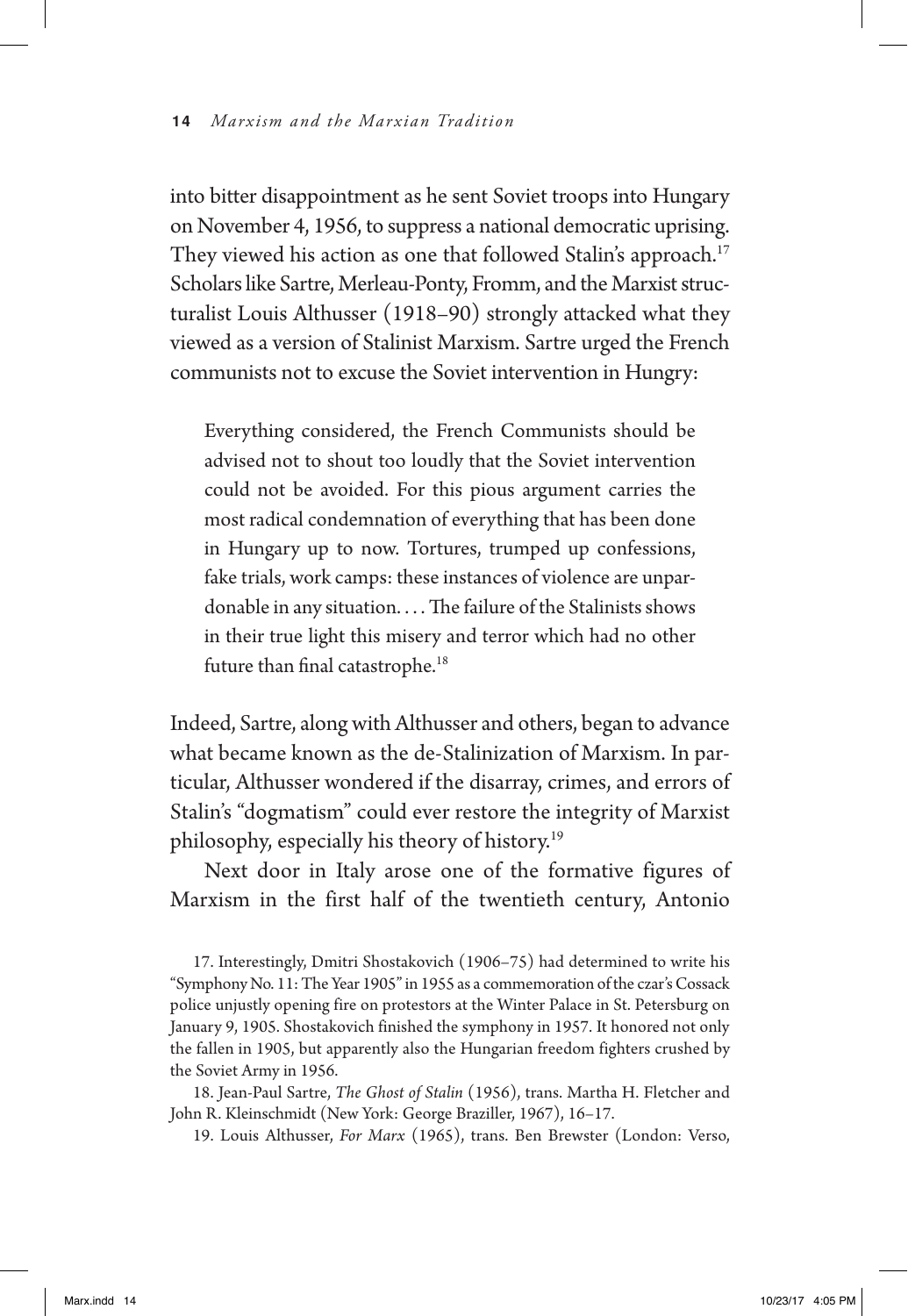Gramsci (1891–1937). As a young artist and theater critic, he brought qualities of anxiety and inner dialectical tension to the forefront as he combined imagination and realism in his sympathies for socialism. As the founder of the Communist Party in Rome, he was imprisoned in 1926 under Mussolini's fascist regime and eventually died there. But from within those walls he wrote profusely about his concerns for workers, the peasant class, and industrial capitalism. Although he was sympathetic to Engels's reading of Marx, he did not maintain, as many others did, that Hegel had influenced Marx. Even so, perhaps his foremost contribution to Marxism, influenced by Antonio Labriola (1843– 1904), was his assertion that Marx's thought needed to be placed in the context of "praxis" (practice). In his *Prison Notebooks*, his conception of the "philosophy of praxis" held a prominent position. He declared that this was a new, independent, and original conception that synthesized German philosophy, classical English economics, and French political theory and practice. It arrived at a ripe moment in global historical development, promoting an independent and original culture (ideas) in the development of social relations (praxis).<sup>20</sup> Gramsci's view of praxis, along with the postwar work of Pierre Vilar (1906–2003), opened the door to a more precise focus: "Marxism does not view itself primarily as praxis but as praxis informed by scientific theory."21 Jürgen Habermas sums this up well:

Within this framework historical materialism can be understood as a theory of society conceived with a practical intent,

2005), 30–31.

21. Georg G. Iggers, *New Directions in European Historiography* (Middletown, CT: Wesleyan University Press, 1975), 145.

<sup>20.</sup> Antonio Gramsci, *Selections from the Prison Notebooks of Antonio Gramsci*, ed. and trans. Quintin Hoare and Geoffrey Nowell Smith (New York: International Publishers, 2003), 398–400.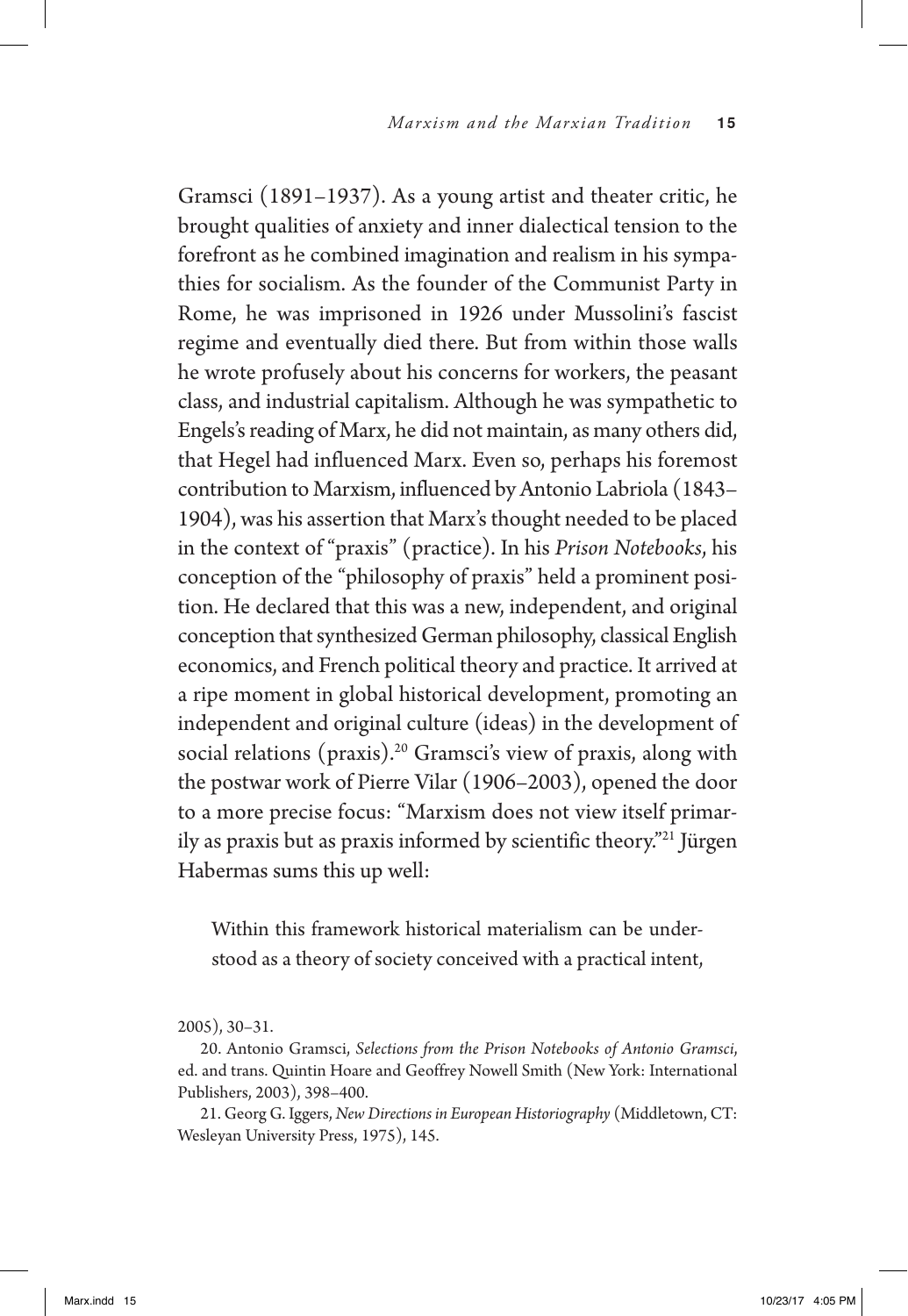which avoids the complementary weaknesses both of traditional politics and of modern social philosophy; it thus unites the claim to a scientifc character with a theoretical structure referring to praxis.<sup>22</sup>

## The Impact of MEGA

World War II brought great changes to the world and thus to Marxism. In the new political and economic environment, Marxists were compelled to make creative and fresh philosophical adjustments. Some argued that Engels's construct of dialectical materialism was out of date, while others thought it was time to pay much more attention to Marx's philosophy of history and its connection with Hegel and his later followers. Becoming prominent in the English-speaking world were two figures whose works appeared prior to the war, but had lasting influence beyond the war, Sidney Hook and Isaiah Berlin (1909–97). Back in 1927, when the multivolume *Marx-Engels Gesamtausgabe* (MEGA) began to be published, Hook had been one of the first scholars to use this source to formulate his own understanding of Marx. Marx's early works from 1843 to 1847 caught Hook's attention, compelling him to study Marx in the context of Hegel and the Young Hegelians. According to Hook, these documents not only demonstrated that Marx was "drenched" and "nurtured" in Hegel's philosophical tradition, but also exhibited his critical assessment of the Young Hegelians, such as David Strauss, Bruno Bauer, Max Stirner, and Ludwig Feuerbach.23 In a somewhat complementary direction, Berlin was one of the formative scholars who thought it best to devote

<sup>22.</sup> Jürgen Habermas, *Theory and Practice*, trans. John Viertel (Boston: Beacon Press, 1974), 3.

<sup>23.</sup> Sidney Hook, *From Hegel to Marx: Studies in the Intellectual Development of Karl Marx* (Ann Arbor: University of Michigan Press, 1962), 1.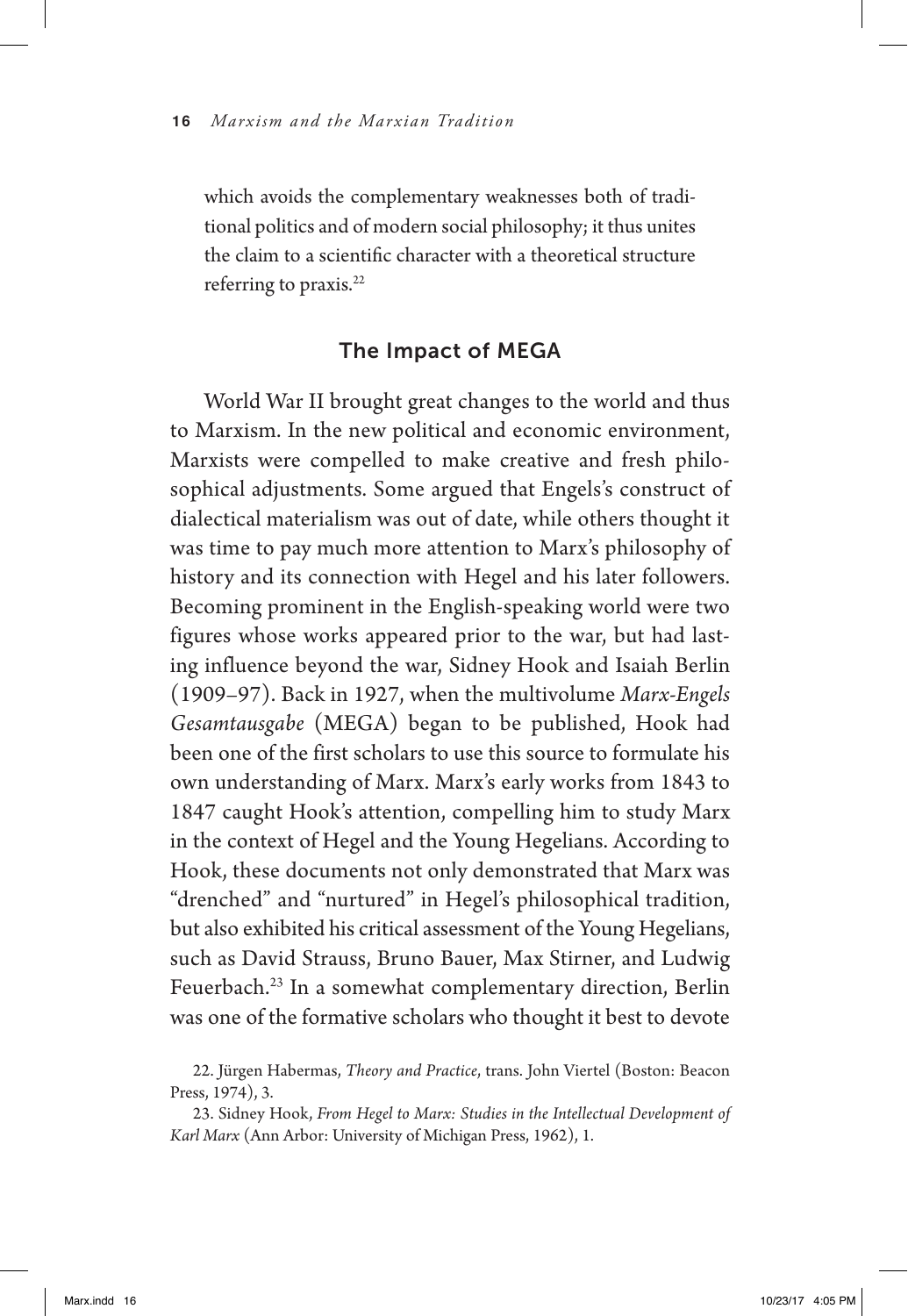more focus to Marx in his own historical context than to Marx through Engels's spectacles. According to Carver, Berlin contextualized Marx "in a general historical sense involving all kinds of ideas and moments . . . with a wide popular appeal and an interdisciplinary academic profile."24

Later in the twentieth century and into the twenty-first century, Bertell Ollman and Norman Levine argued that Marx's thought comprised a complete sociology that had a clear relationship with Hegel's philosophical thought without the mystification of Hegel's *Geist*. Specifically, said Levine, "Marx appropriated Hegel's method, but he rejected Hegel's system."25 Although first revealed before World War II in 1932 by MEGA, this connection received heightened stimulus in the postwar era by the arrival in print of Marx's *Economic and Philosophic Manuscripts of 1844* and *The German Ideology*. Because of these publications, Carver notes, scholars were now faced with new questions about the "continuity, development, and innovation" within Marx's own thought, and thus less attention was given to Marxism *per se*. 26 Hence, the call went forth: back to Marx. After all, scholars were now in possession of newly published primary sources that needed to be assessed critically. According to Carver, a philosophical focus on these manuscripts, by Marxists as well as by non-Marxists, tended to depoliticize Marx and focus on philosophical categories such as alienation and estrangement, which were carefully debated in characterizing a new Marx: Marx the humanist.<sup>27</sup> Other significant figures who studied such key philosophical concepts in Marx were Herbert

26. Carver, "Marx and Marxism," 52.

27. Ibid., 53.

<sup>24.</sup> Terrell Carver, "The Marxian Tradition," in *The Oxford Handbook of the History of Political Philosophy*, ed. George Klosko (Oxford: Oxford University Press, 2011), 408.

<sup>25.</sup> See Norman Levine, *Marx's Discourse with Hegel* (Basingstoke: Palgrave Macmillan, 2012), 12, 72, 107, 108, 204, 219, 220, 239, 298, 302, 305.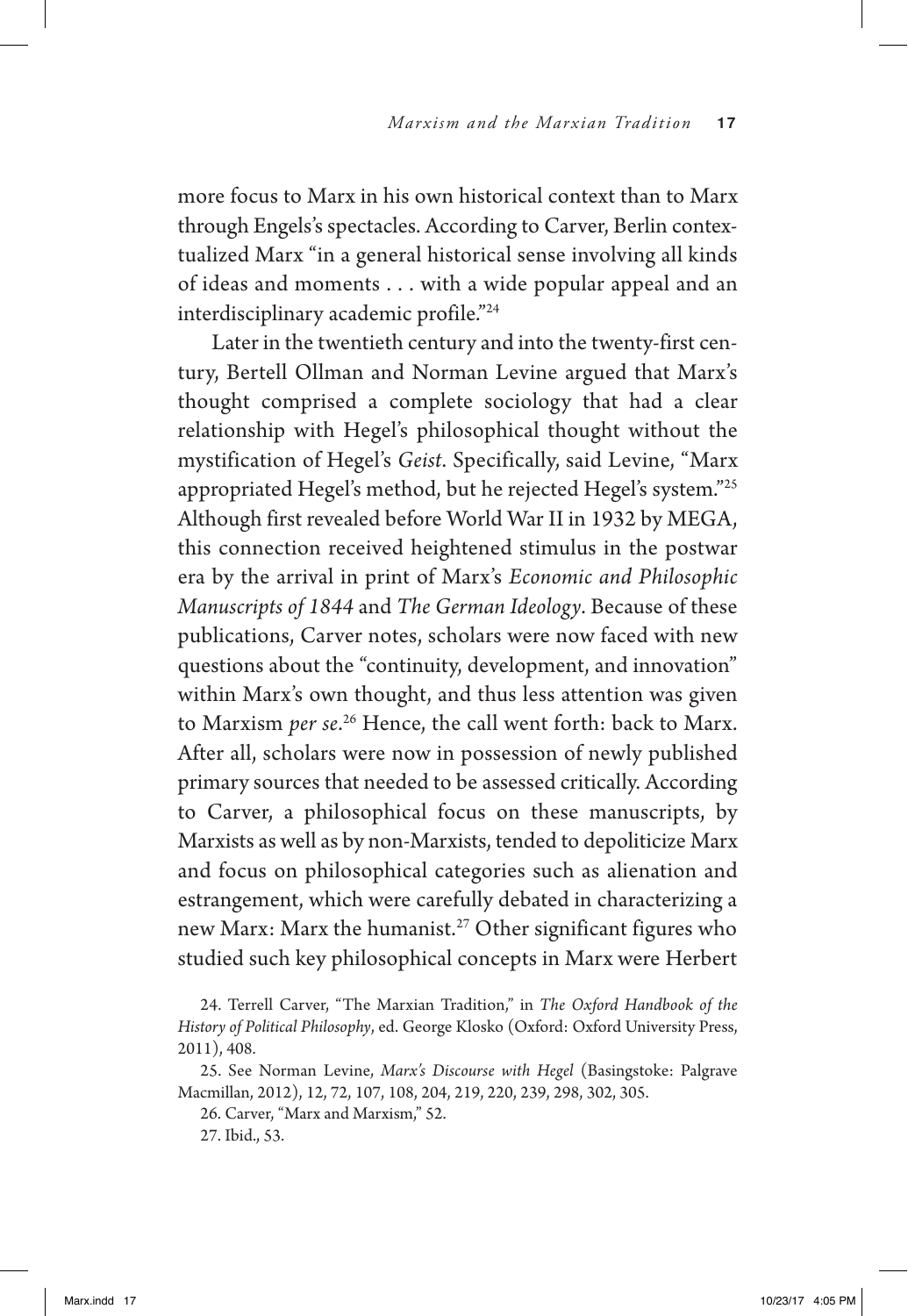Marcuse (1898–1979), Raya Dunayevskaya (1910–87), Shlomo Avineri, and David McLellan. A number of scholars, however, were not convinced this was the way to shape a new Marx, such as Leszek Kolakowski (1927–2009) and Norman Geras (1943– 2013). Specifically, Kolakowski called attention to two different emphases in the thought of Engels and Marx that remained relevant in the postwar era. Kolakowski writes: "Whereas Engels . . . believed that man could be explained in terms of natural history and the laws of evolution to which he was subject, and which he was capable of knowing in themselves, Marx's view was that nature as we know it is an extension of man, an organ of practical activity."28 Kolakowski adopted and applied the praxis language to his understanding of Marx, noting that, for Marx, "human praxis is the true object of our knowledge, which can never free itself from the practical, situational manner in which it is acquired."29 For Kolakowski and others, attention to the relationship between praxis and knowledge rose above the analysis of popular philosophical categories.

Meanwhile, those in the analytical school of Marxist thought (e.g., G. A. Cohen, Jon Elster, John Roemer, Robert Brenner, and Erik Olin Wright) were responding negatively to the Hegelian interpretation of Marx on the Continent. They strove for a more rigorous, rational understanding of Marx, one formed from their own unique blend of twentieth-century schools of philosophical thought. They combined logical positivism and the philosophy of science of the 1930s with the Oxford school of the philosophy of language (linguistics) in the 1950s, in order to produce a rational construct of individualism and economics. The stimulating work for these Marxists was H. B. Acton's *The Illusion of* 

<sup>28.</sup> Leszek Kolakowski, *Main Currents of Marxism: I. The Founders*, trans. P. S. Falla (Oxford: Oxford University Press, 1978), 401.

<sup>29.</sup> Carver, "Marx and Marxism," 53.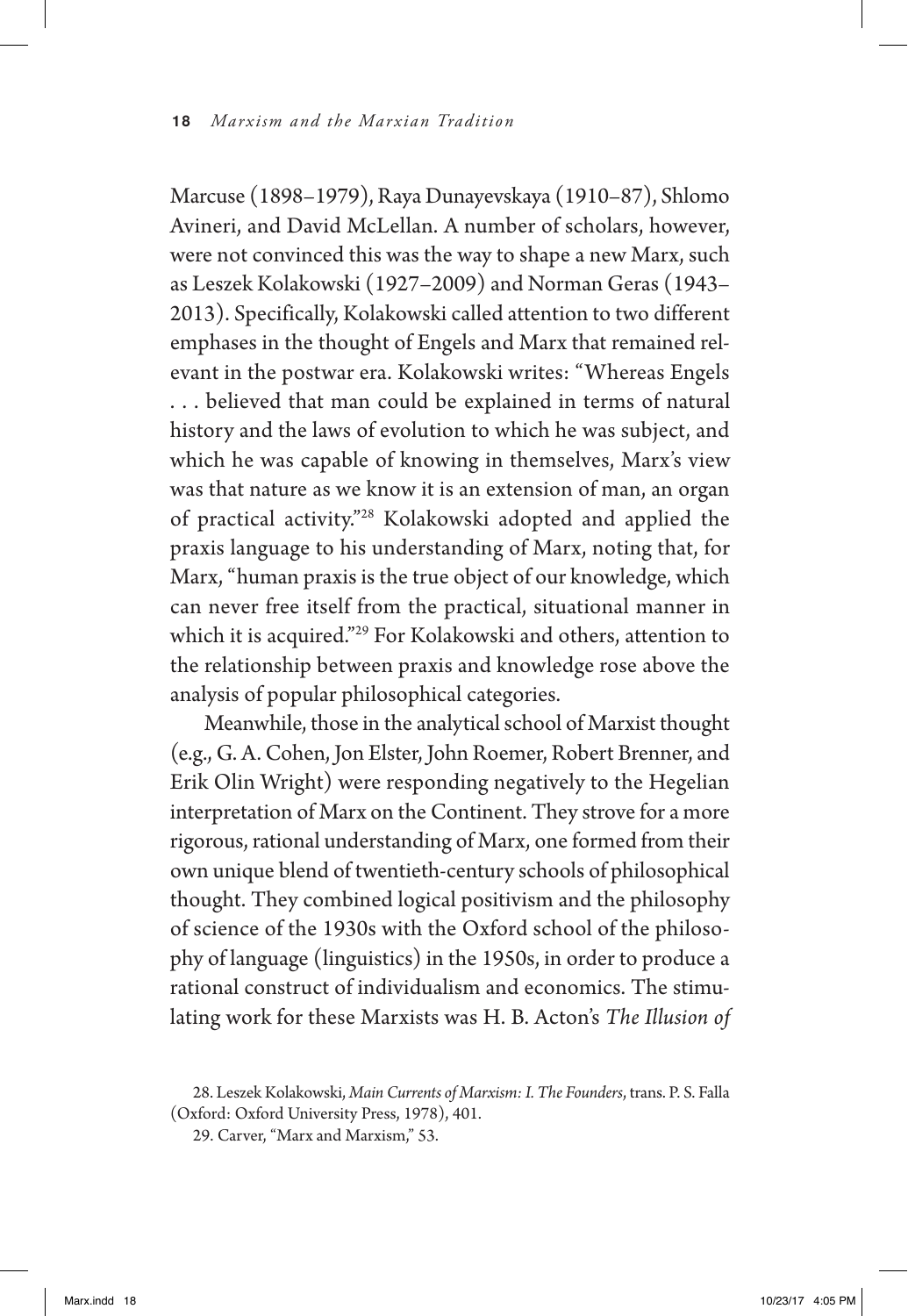*the Epoch: Marxism-Leninism as a Philosophical Creed* (1955). Acton had argued that Marx's preface to *Das Kapital* presented an untidy and confusing picture of the forces and relations of production, as well as contradictions in the political struggle for class dominance, referring to Marx's theory as "a philosophical farrago."30 These analytical Marxists especially endeavored to advance Acton's views in areas of Marx's theory of exploitation dealing with production and exchange.<sup>31</sup> Although he does not explicitly acknowledge Acton's influence on his own understanding of exploitation, Elster does interact in a critical, positive manner with the work of Roemer and Cohen, especially in the field of analytical economics (a technical area of quantitative economics). In terms of production and exchange, Marxism views exploitation in a twofold manner. First, exploitation is morally wrong because it tolerates and generates distributive injustice. Second, in light of this injustice, exploitation provides the justification for protest, rebellion, and revolution.<sup>32</sup>

Since ethics has long been a discipline in the domain of philosophy, it would seem logical that the subject would eventually receive attention in Marxian studies. Indeed, that day did arrive in the 1970s and 1980s, when the subject of justice and morality emerged as a major concern. Examining Marx, one confronts at times his flippant philosophical and religious attitude toward morality and justice, whereas at other times one is struck by his contempt for mere moralizing and superficial notions of fairness.33 Nevertheless, once Marxists began to concentrate more

30. Ibid., 55.

33. Terrell Carver, "Karl Marx," in *The Blackwell Guide to the Modern Philosophers: From Descartes to Nietzsche*, ed. Steven M. Emmanuel (Malden: Blackwell Publishers, 2001), 383. Carver's analysis here is based on R. G. Peffer, *Marxism, Morality, and* 

<sup>31.</sup> See ibid.; H. B. Acton, *The Illusion of the Epoch: Marxism-Leninism as a Philosophical Creed* (London: Cohen and West, 1955), 271.

<sup>32.</sup> See Elster, *Making Sense of Marx*, 165–233; cf. Elster, *An Introduction to Karl Marx*, 79–102.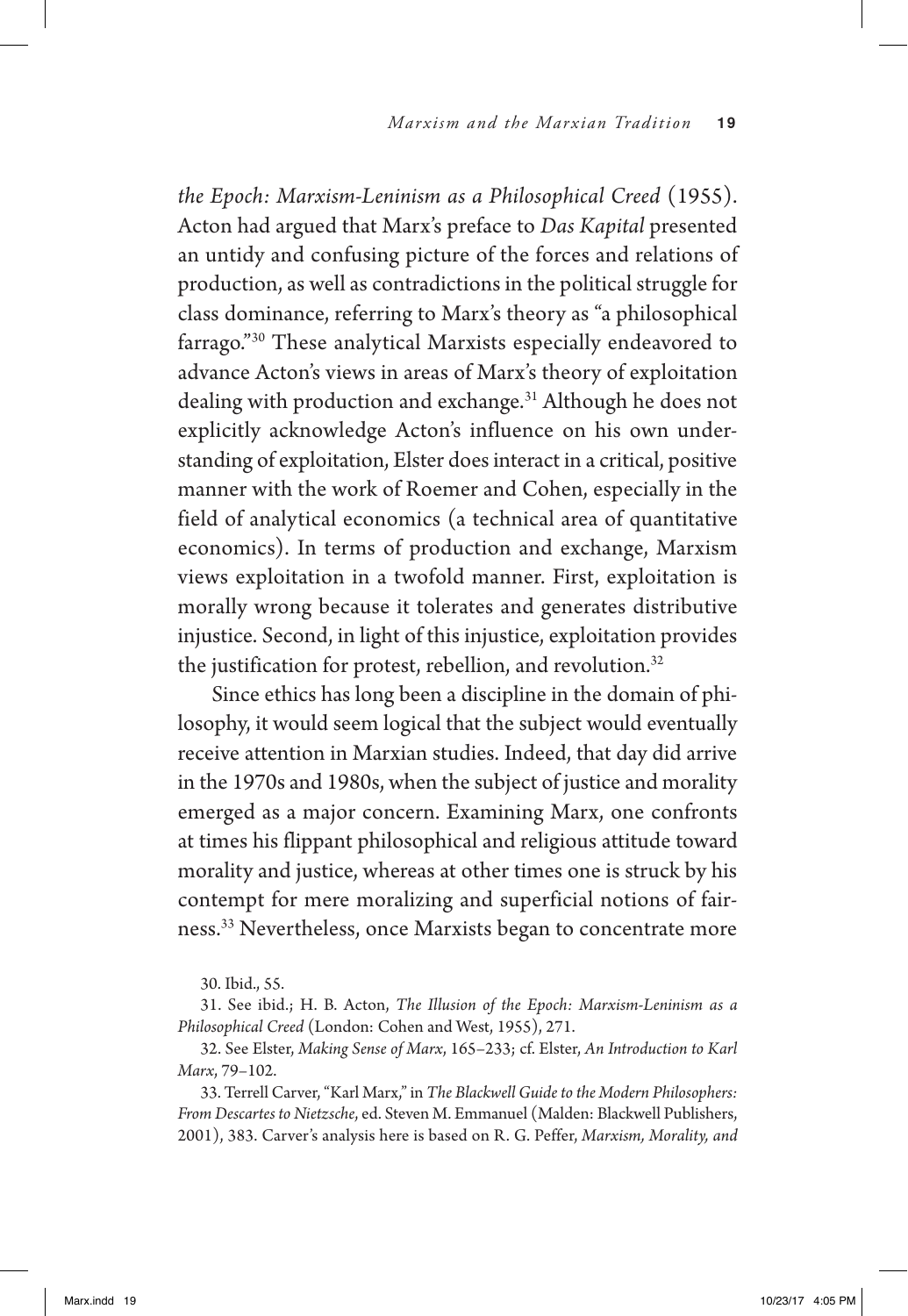intently on the subject of ethics in Marx's thought, their debate revolved chiefly around two questions. First, was Marx to be viewed as an ethical contextualist (i.e., someone holding that morality was controlled by the political and economic interests of the dominating classes in history), thus viewing morality as ideological and relative? Second, was Marx's view of morality a relevant theory of justice that exposed the exploitation and destructiveness of capitalism? As one might expect, in this debate there were proponents on both sides, in addition to those who sought to synthesize the two sides. After all, for Marx, it was imperative to pursue, in an ethical manner, a classless society of political, economic, and social justice.

Perhaps this brief introduction to Marxism and the Marxian tradition is best summarized by David Bakhurst. Placing the legacy of Marx's thought in the realm of philosophy, he argues that two approaches seem to recapitulate Marx's *Weltanschauung* (worldview) holistically. First, there are the Marxists who in some manner trace their analysis of Marx's thought through "theoretical discussions of scientific method, of objectivity, of the relation between natural and social scientific modes of explanation, of necessity and prediction, of the nature of 'false consciousness,'" and so forth. Bakhurst describes this approach as "*scientific realism* that accentuate[s] Marx's confidence in the power of science to render objective reality transparent." Second, there are the Marxists who address their analysis from the position that "Marx takes human praxis to have a world-transforming character." More specifically, "by acting upon reality, human beings change its very nature: the world they confront is no longer brutally physical in kind: it is a 'humanized environment.'" Bakhurst refers to this legacy as "*anthropocentrism*," which emphasizes Marx's claim, not only that the human subject is

*Social Justice* (Princeton: Princeton University Press, 1990).